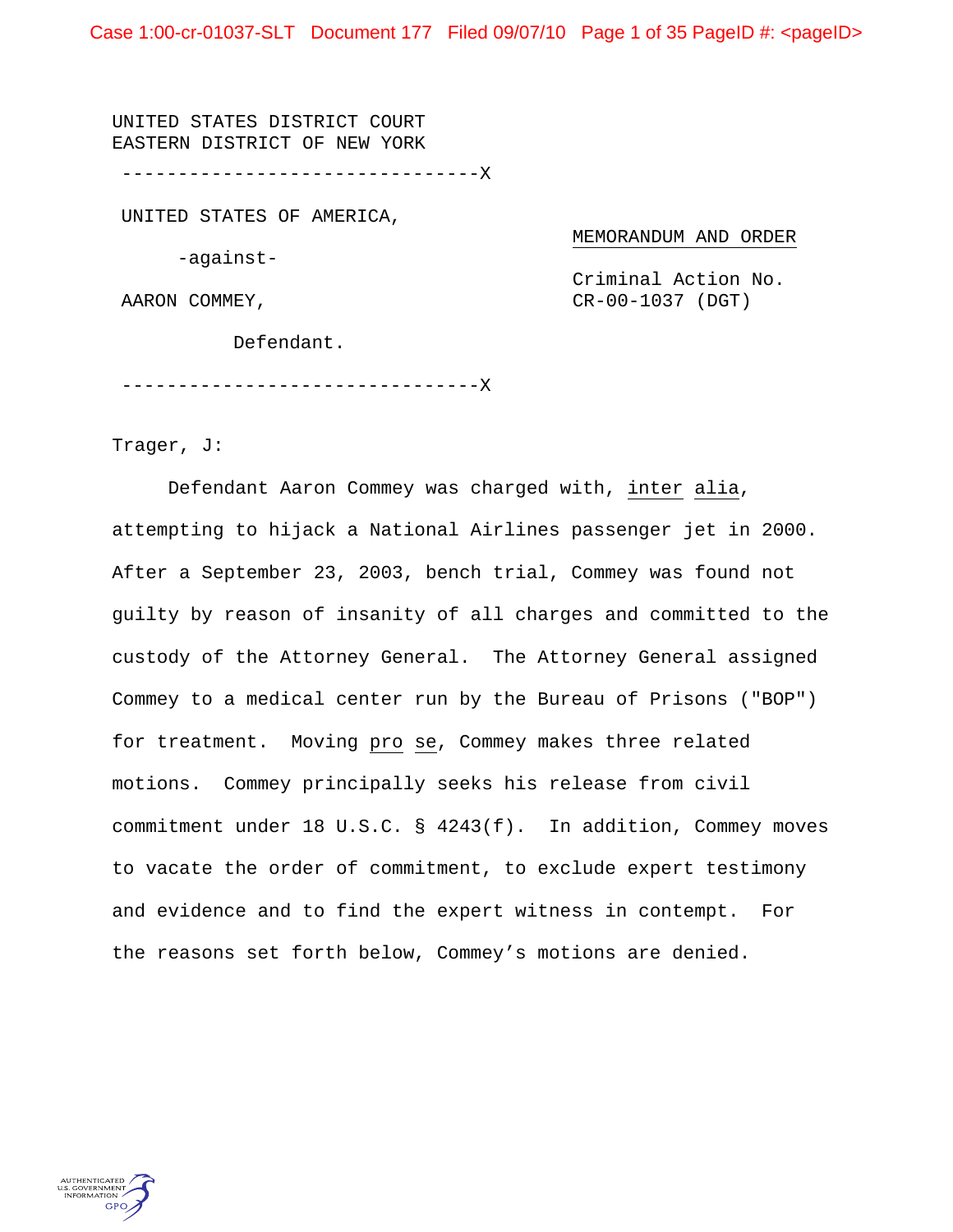Case 1:00-cr-01037-SLT Document 177 Filed 09/07/10 Page 2 of 35 PageID #: <pageID>

### **Background**

## **(1)**

### **Factual Background**

 Commey was charged in an indictment with attempted aircraft piracy, carrying concealed dangerous weapons on board an aircraft, violence at international airports, using a firearm while committing aircraft piracy and violating airport and aircraft security requirements.

The charges stemmed from an attempted hijacking at John F. Kennedy International Airport ("JFK") in 2000. On the night of July 27, 2000, Commey entered Terminal Four at JFK with a concealed handgun. Compl. ¶ 3. As he approached the security checkpoint, Commey brandished the gun, ordered airport security personnel aside and bypassed the metal detectors. Id. Commey then boarded a National Airlines flight headed for Los Angeles and entered the cockpit, taking the pilot and co-pilot hostage. Id. ¶¶ 2, 5. While the passengers and crew escaped, Commey told the pilot to fly south. Id. ¶ 5.

 The airplane never left. The Port Authority Police and the FBI were able to establish contact with Commey in the cockpit. Id. ¶ 6. During negotiations, Commey demanded to be flown, variously, to Miami, Buenos Aires and Antarctica, but, shortly after midnight, he released the pilot and co-pilot. Id. ¶¶ 6-7.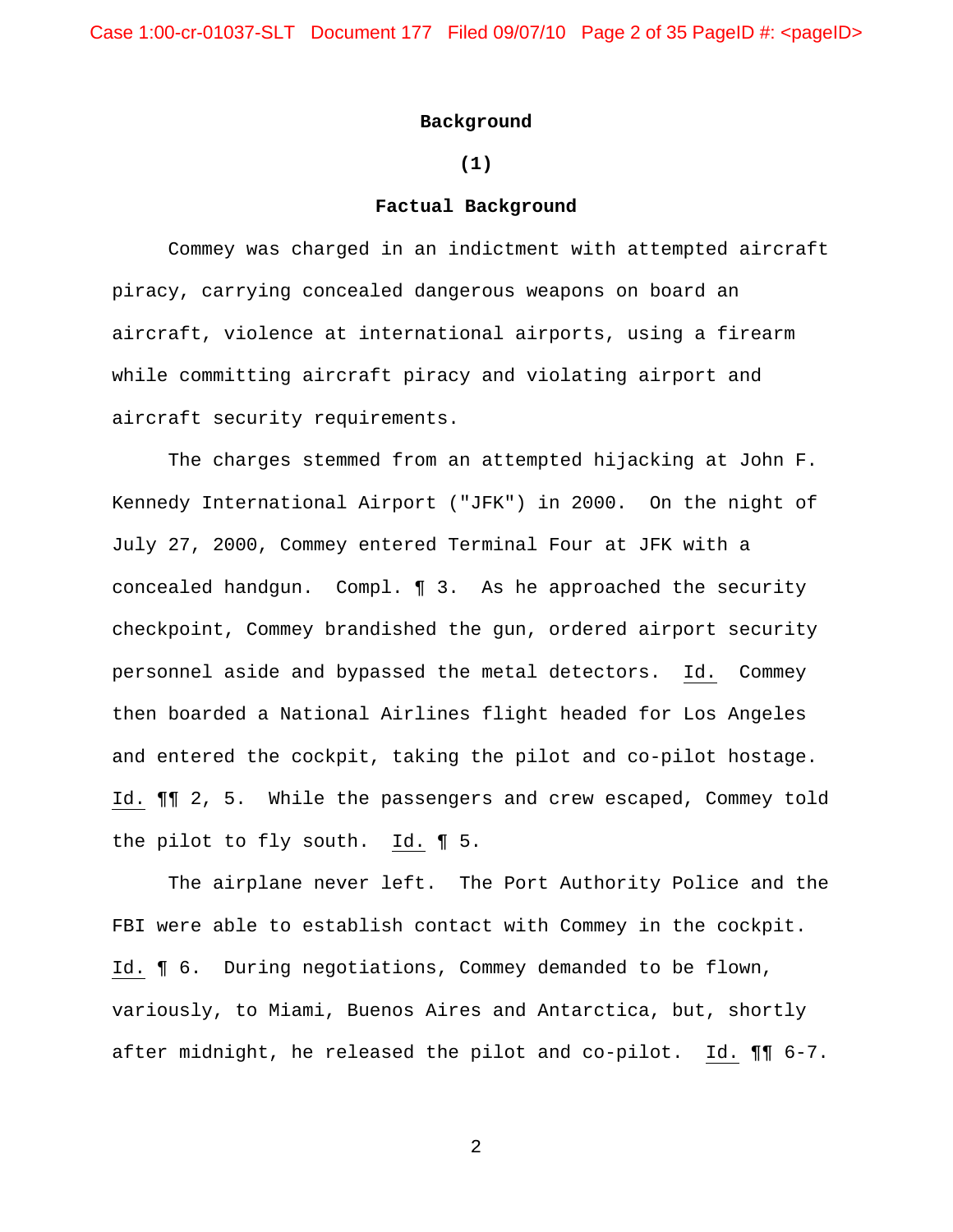At approximately 3:38 a.m., Commey surrendered to the authorities. Id. ¶ 8.

 Several forensic evaluations were conducted regarding Commey's competency to stand trial and his sanity at the time of the hijacking. E.g., Gov't's Ex. 2 at 3. During these evaluations, Commey reported that he planned to hijack the airplane and parachute into Antarctica in order to destroy the secret base of an organization called the "Cabal." E.g., id. According to Commey, the Cabal was a secret group with designs to "'take over the world through mass destruction.'" E.g., id. Commey had made an earlier attempt to destroy what he thought was the Cabal's secret base. In 1998, he traveled to Buenos Aires with two firearms intending to continue from there to Antarctica, but was detained at the airport in Buenos Aires on suspicion of weapons smuggling. E.g., id. at 3. Commey was held in custody in Argentina for one month, where he underwent a psychiatric evaluation that resulted in the opinion that he exhibited symptoms of "delirious syndrome."<sup>1</sup> E.g., id. Upon his return to the United States, Commey resumed his job at a chemical packaging plant in Wisconsin and abandoned his plan to destroy the Cabal's base. E.g., id. at 2-3. But, sometime

 $\overline{a}$ 

 $^1$  There is no reference in the DSM-IV to "delirious syndrome." The problem of nomenclature may be due to the translation from Spanish. In any event, there was no testimony at hearing on the definition of this term.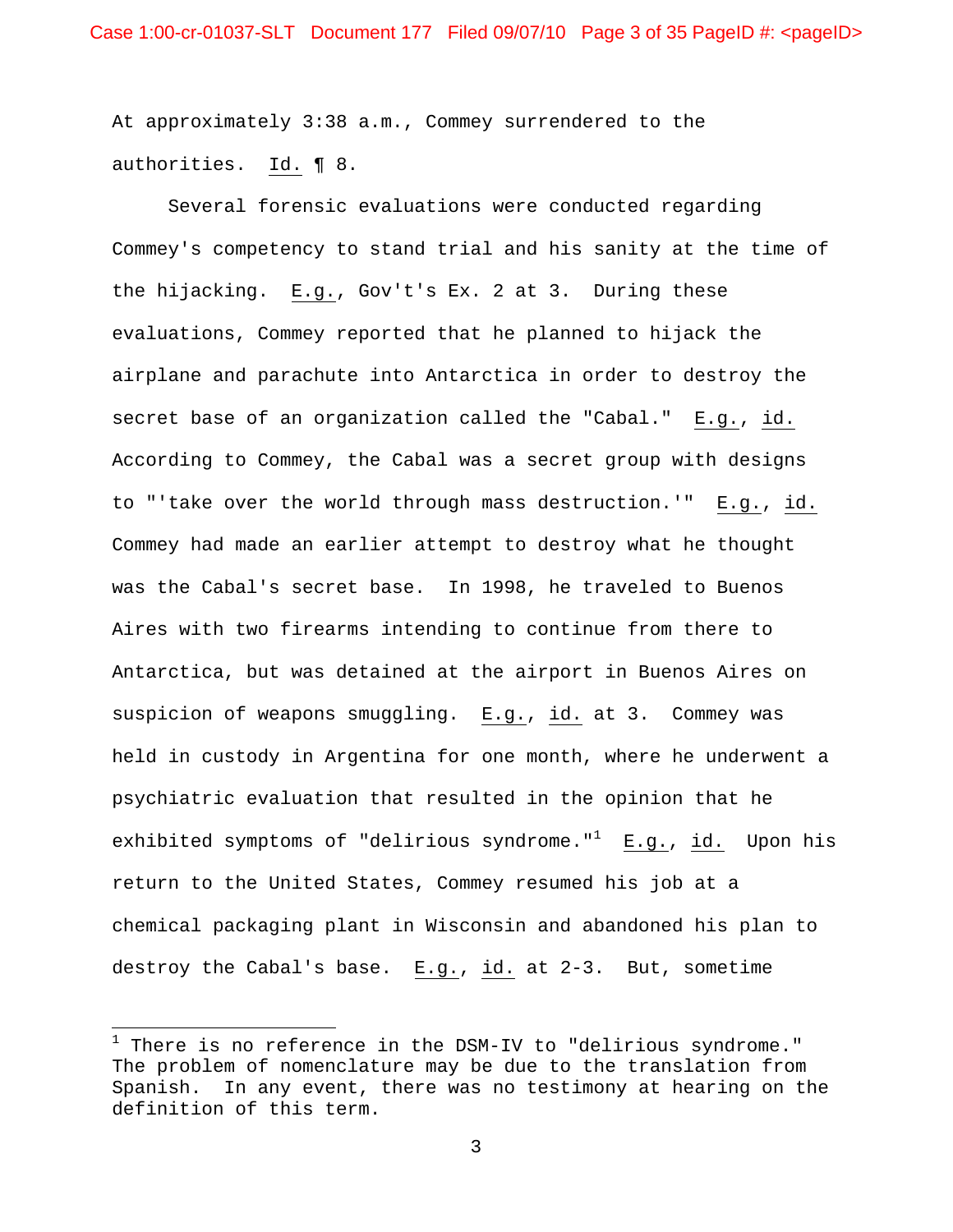after, Commey found a note with coded names, which he took as a sign that he should again try to reach Antarctica. E.g., id. at 3. He then formed the plan which culminated in the attempted hijacking at JFK. E.g., id. As a result of the evaluations, Commey was diagnosed, at different times in 2000, with delusional disorder, persecutory type, and with schizophrenia, paranoid type, and the opinion was formed that Commey was not criminally responsible for his crimes. E.g., id. Commey was found not guilty by reason of insanity and, based on psychological and psychiatric evaluations, was committed to the custody of the Attorney General pursuant to 18 U.S.C. § 4243(e).

#### **(2)**

#### **Confinement and Treatment in BOP Custody**

 Commey was assigned to Federal Medical Center ("FMC") Butner in Butner, North Carolina. In August 2004, he was transferred to FMC Devens ("Devens") in Ayer, Massachusetts, a medical treatment facility run by the BOP where he is currently committed.

Commey's day-to-day contact at Devens is with a treatment team consisting of psychiatrists, psychologists and social workers who provide direct care to Commey. In addition, he attends group and individual therapy sessions.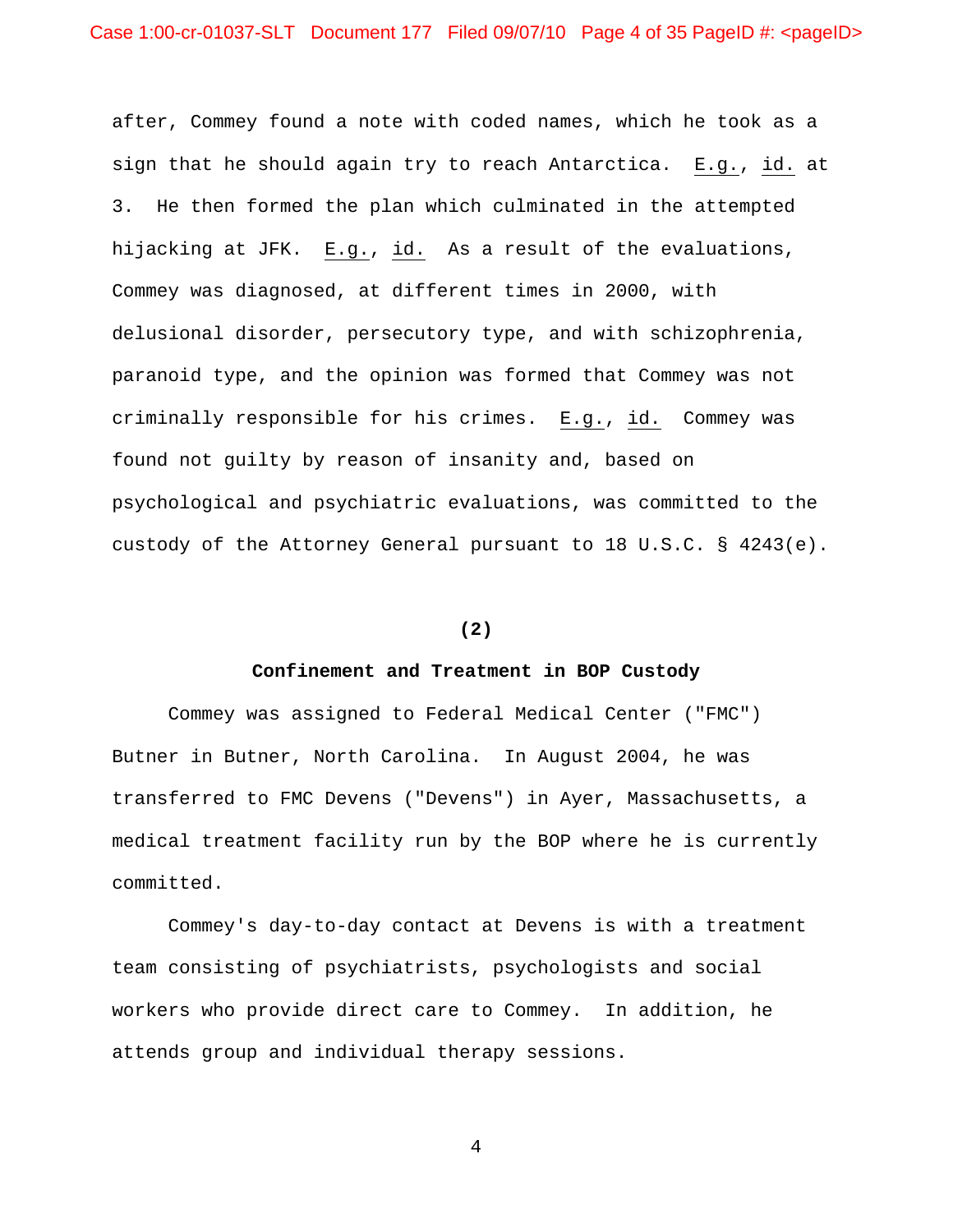Once a year, a Risk Assessment Panel ("Panel"), consisting of psychologists and/or psychiatrists who are not part of the treatment team, convenes to evaluate the risk of releasing Commey. See Hr'g Tr. 17:16-20. Panel members review the record and discuss the data contained in it with each other and with the treatment team. Id. at 16:11-18, 17:14-15. The Panel then interviews the patient and "votes on the issue of continued commitment or a recommendation for conditional release." Id. at 16-17. The Panel reduces its findings and recommendations to a Risk Assessment Panel Report ("Panel Report" or "Report"). The initial report (the "2004 Report"), completed on December 14, 2004, reflected the Panel's recommendation that Commey continue his confinement at Devens to give Devens staff more time to evaluate him. Gov't's Ex. 7. The Panel Report issued on September 6, 2005, (the "2005 Report") reflected the Panel's conclusion that Commey was suitable for conditional release. Gov't's Ex. 6. The 2005 Report was prepared by Dr. Dennis Becotte, who was also the Chief Psychologist at Devens and the chairperson of the 2005 Panel. The 2006 Panel reversed the previous Panel's decision, as reflected in the Panel Report issued on July 19, 2006 (the "2006 Report"). Gov't's Ex. 5. The Panel Reports issued on January 17, 2007, January 11, 2008, and January 23, 2009, (the "2007 Report," "2008 Report" and "2009 Report," respectively) were in agreement with the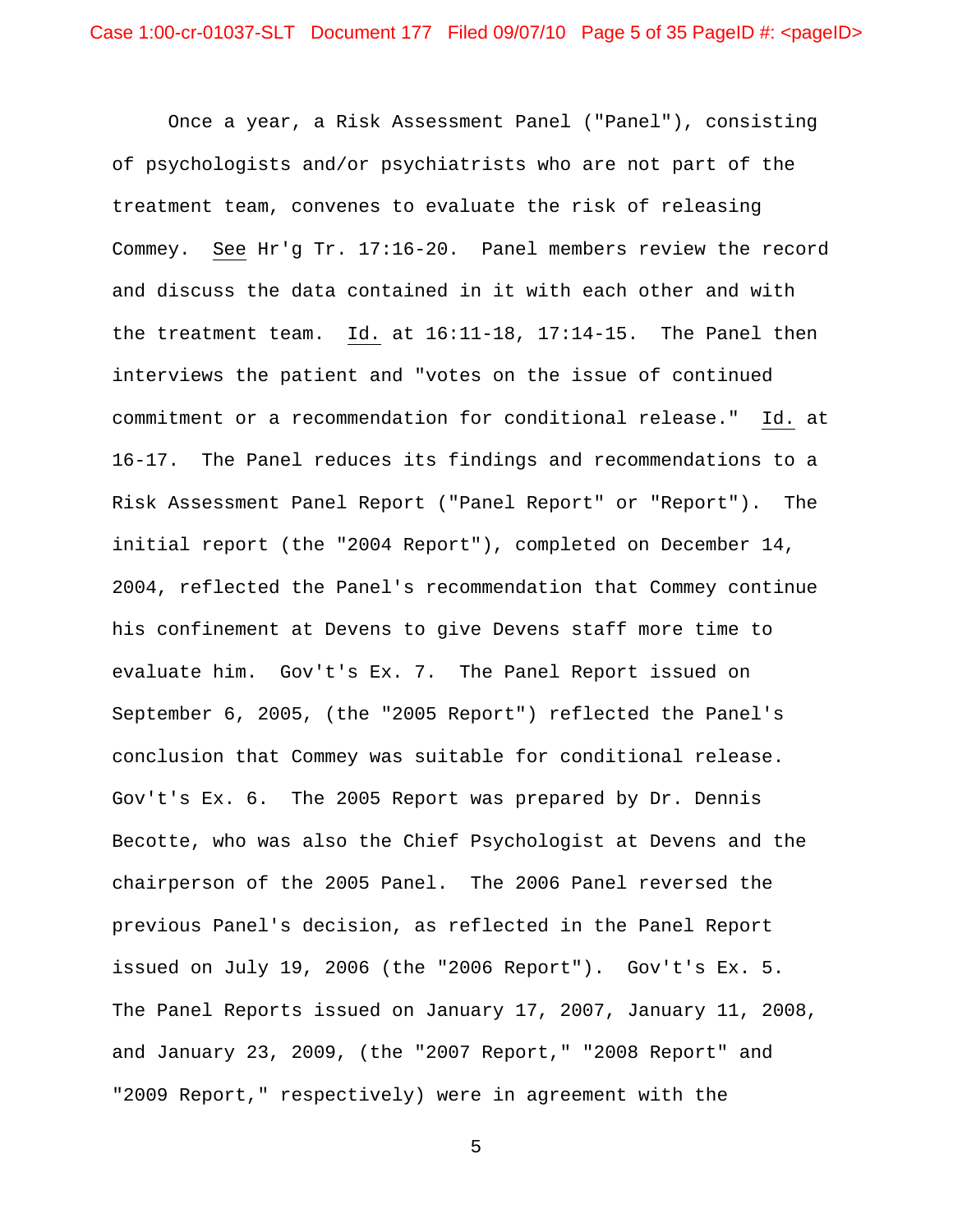recommendation reflected in the 2006 Report. Gov't's Exs. 2-4. The 2007 through 2009 Panels were chaired by Dr. Shawn Channell. The conclusions of the various Panel Reports are set forth in more detail below.

#### **(3)**

### **Procedural History**

#### **a. Motions for Hearing**

On August 25, 2006, Commey, through counsel, moved for a hearing for discharge from custody pursuant to 18 U.S.C. § 4247(h). Commey based this motion on the 2005 Report, the cover letter to which stated:

> It is the opinion of clinical staff that Mr. Commey has recovered from his mental illness to the point that with proper follow-up treatment and supervision, he would no longer be a danger to the person or property of others. Social work staff have begun work on a Conditional Release plan to the community. When these plans are in place, the Court will be contacted to consider the proposal. Until such time, Mr. Commey still meets criteria for commitment under Title 18 U.S.C. Section 4243.

Gov't's Ex. 6 at 1. Commey filed this motion a little over a month after the issuance of the 2006 Report, which reversed the 2005 Report's recommendation for release.

A status conference on the motion scheduled for November 16, 2007, was moved to December 14, but, on that date, the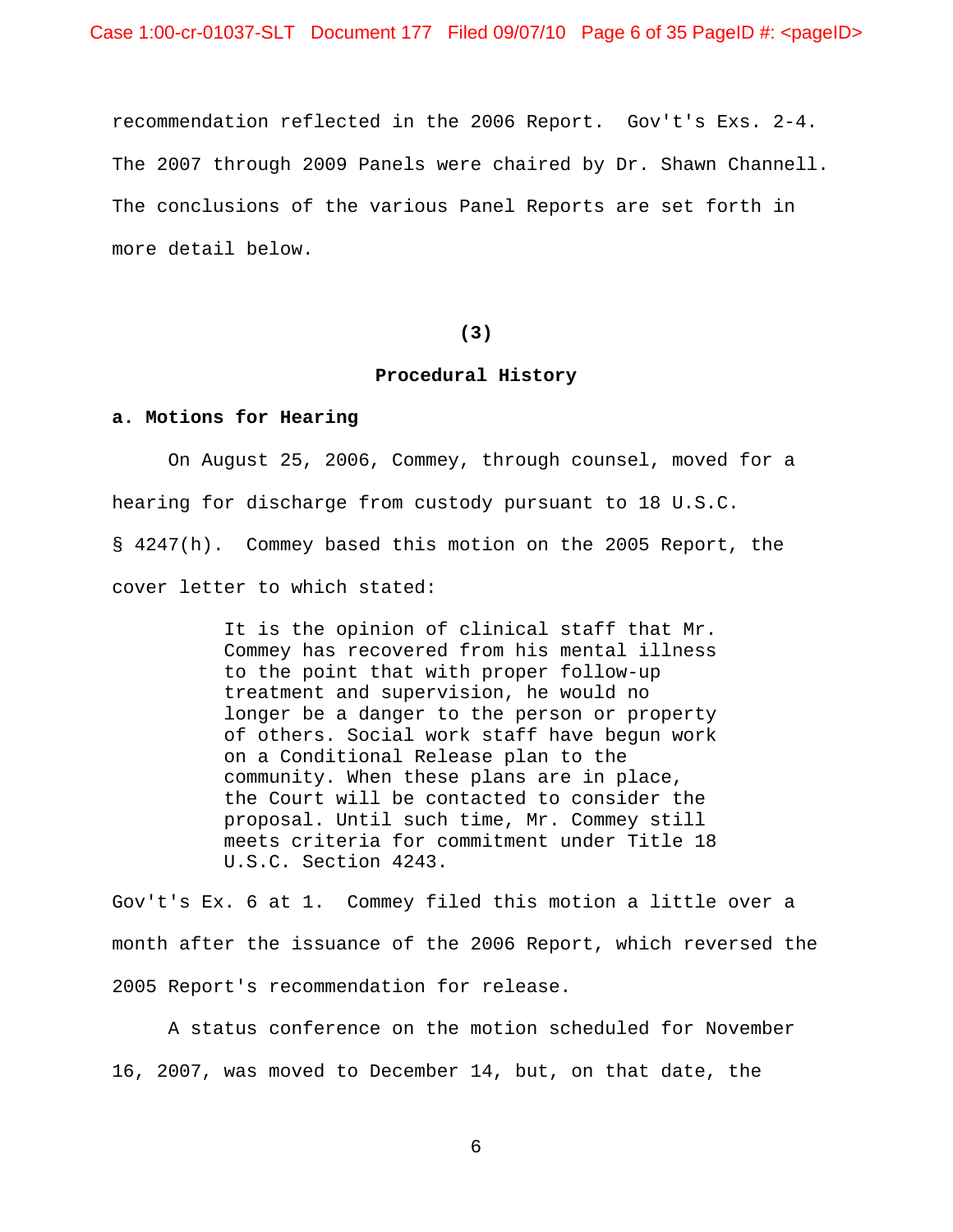parties did not attend and the government failed to produce Commey. A status conference was held on March 7, 2008, at which the government was directed to prepare an updated report on Commey's mental health, and, on March 20, the government filed its response to Commey's August 26, 2006, motion opposing his release.

 At a July 8, 2008, status conference, Commey was authorized to employ a psychiatrist to evaluate his fitness for conditional release. Commey hired Dr. Barry Rosenfeld, Ph.D., who visited him at Devens. Dr. Rosenfeld never submitted a report.

 On December 22, 2008, Commey again requested a hearing on his motion for discharge. The government, relying on the 2009 Report, opposed the hearing. Nevertheless, a hearing was scheduled for September 14, 2009. In preparation for the hearing, Commey sought the appointment of Dr. Becotte, the author of the 2005 Report recommending Commey's release, who, likewise, never submitted a report in his capacity as Commey's expert although he testified on Commey's behalf at the hearing.

### **b. Hearing and Post-Hearing Submissions**

 The hearing on Commey's motion was held over two days: September 14, and November 9, 2009. Commey represented himself, with standby counsel present, and questioned Dr. Channell, who testified for the government, and Dr. Becotte, who testified on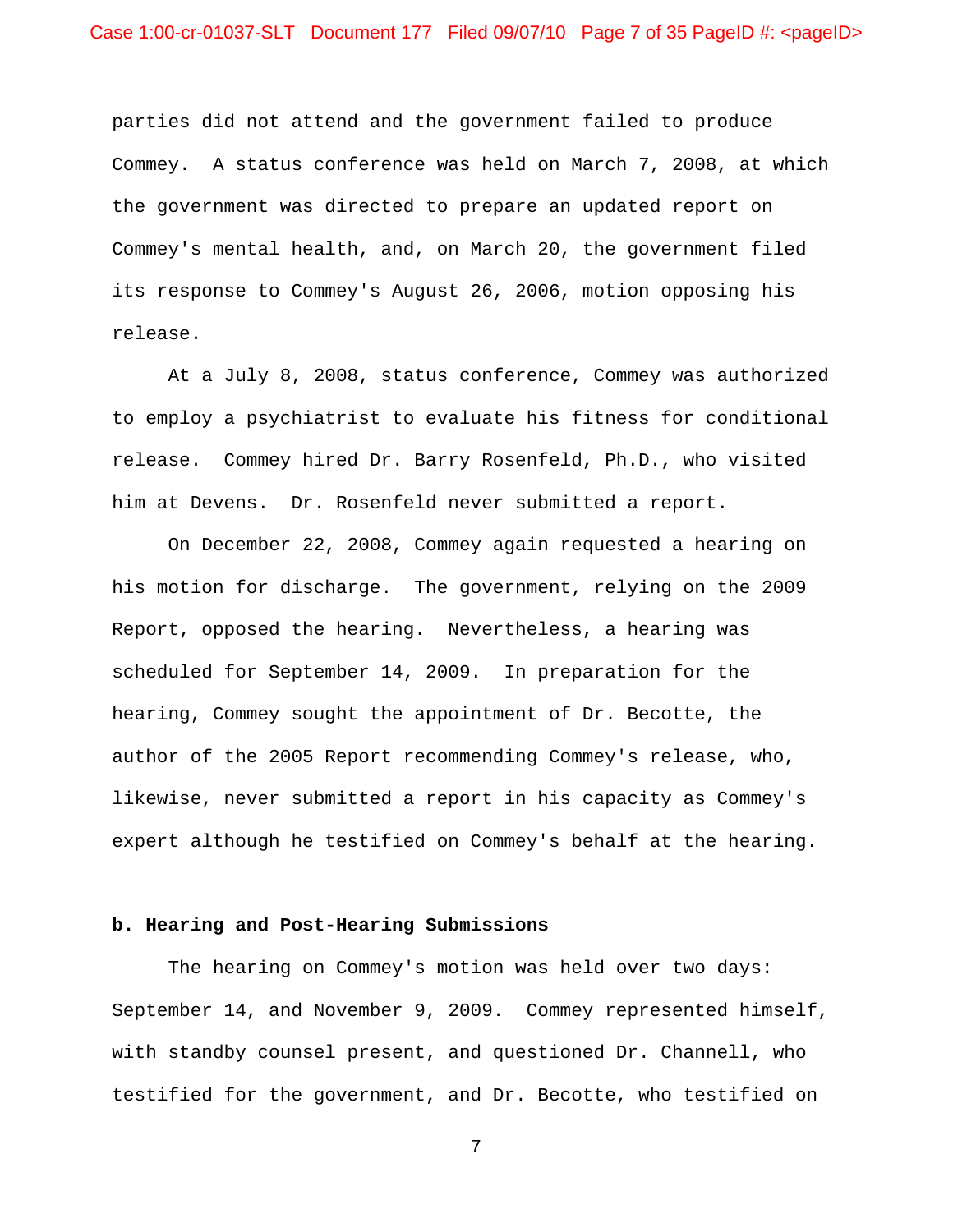his behalf. Their testimony is laid out in more detail below, but, in brief, Dr. Channell gave his opinion that Commey is unfit for release because he still presents a danger, and Dr. Becotte argued that Commey's delusional disorder has remitted and that he is no longer dangerous.

At the conclusion of the hearing the parties were asked to address, in their briefs, "what kind of condition could be imposed" that would mitigate any risk Commey might present. Hr'g Tr. 271:23-25. In particular, Commey was asked to discuss the possibility of conditional release subject to electronic monitoring. In a letter filed after his briefs, Commey, through counsel, requested, in descending order of preference, (1) unconditional release, (2) release with conditions consisting "solely of 'a prescribed regimen of medical, psychiatric or psychological care or treatment,'" Letter from Richard Levitt to the Court at 1 (May 21, 2010), ECF No. 175 (quoting 18 U.S.C. § 4243(f)(2)(B)), or (3) release with "ancillary" conditions, including electronic monitoring and living with his mother in Milwaukee, Wisconsin.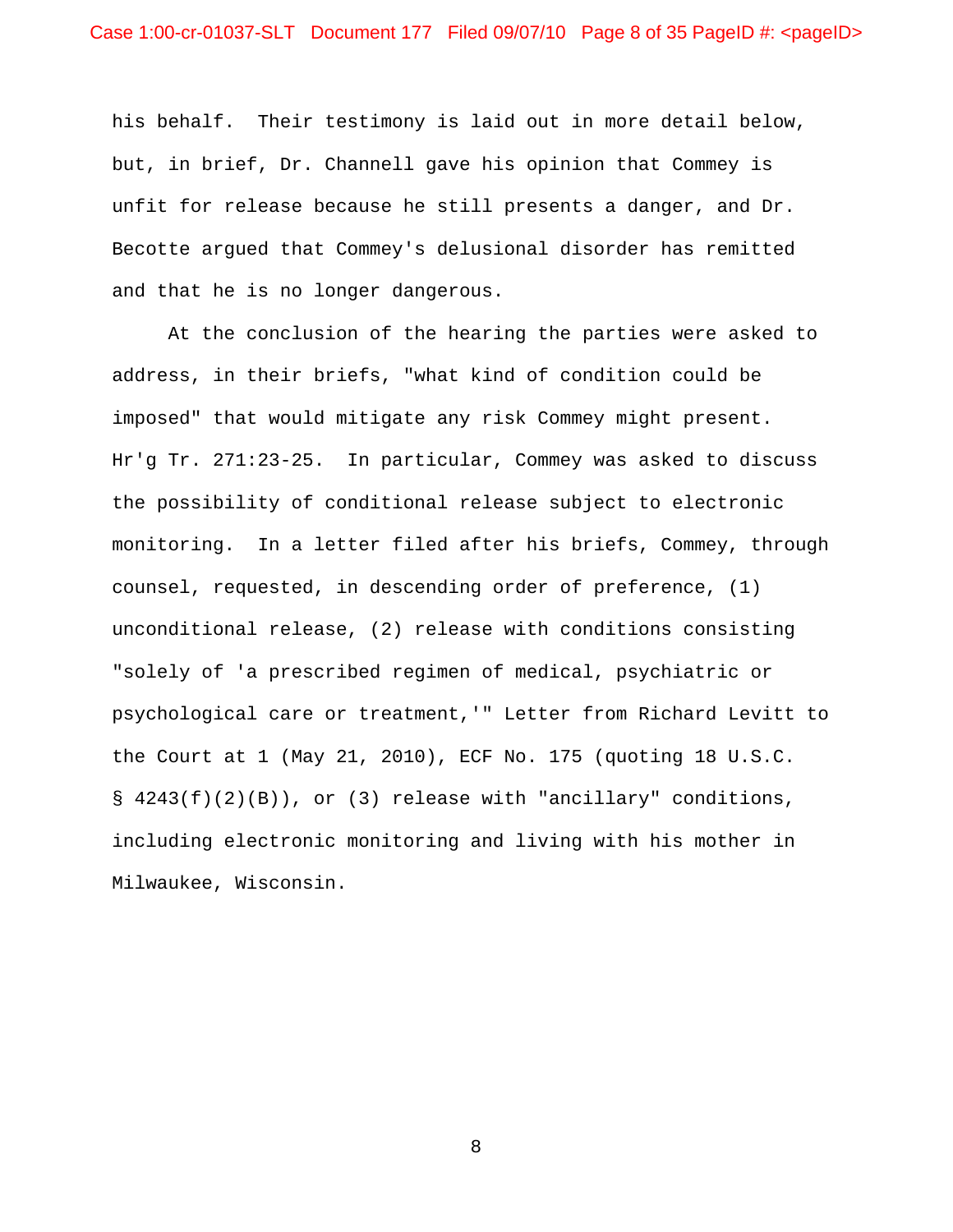Case 1:00-cr-01037-SLT Document 177 Filed 09/07/10 Page 9 of 35 PageID #: <pageID>

### **Discussion**

## **(1)**

## **Motion for Release**

### **a. Burden of Proof**

 Commey moves for release from civil commitment, arguing that he has recovered from his delusional disorder and is no longer dangerous. Under 18 U.S.C. 4243(f), if the court that ordered commitment under subsection (e) finds after a hearing that:

> [a] person has recovered from his mental disease or defect to such an extent that

. . . .

(2) his conditional release under a prescribed regimen of medical, psychiatric, or psychological care or treatment would no longer create a substantial risk of bodily injury to another person or serious damage to property of another, the court shall—

(A) order that he be conditionally discharged under a prescribed regimen of medical, psychiatric, or psychological care or treatment . . . ; and

(B) order, as an explicit condition of release, that he comply with the prescribed regimen of medical, psychiatric, or psychological care or treatment.

18 U.S.C. § 4243(f). Section 4243(f) also provides for unconditional release if "his release would no longer create a substantial risk of bodily injury to another person or serious damage to property of another." The person seeking either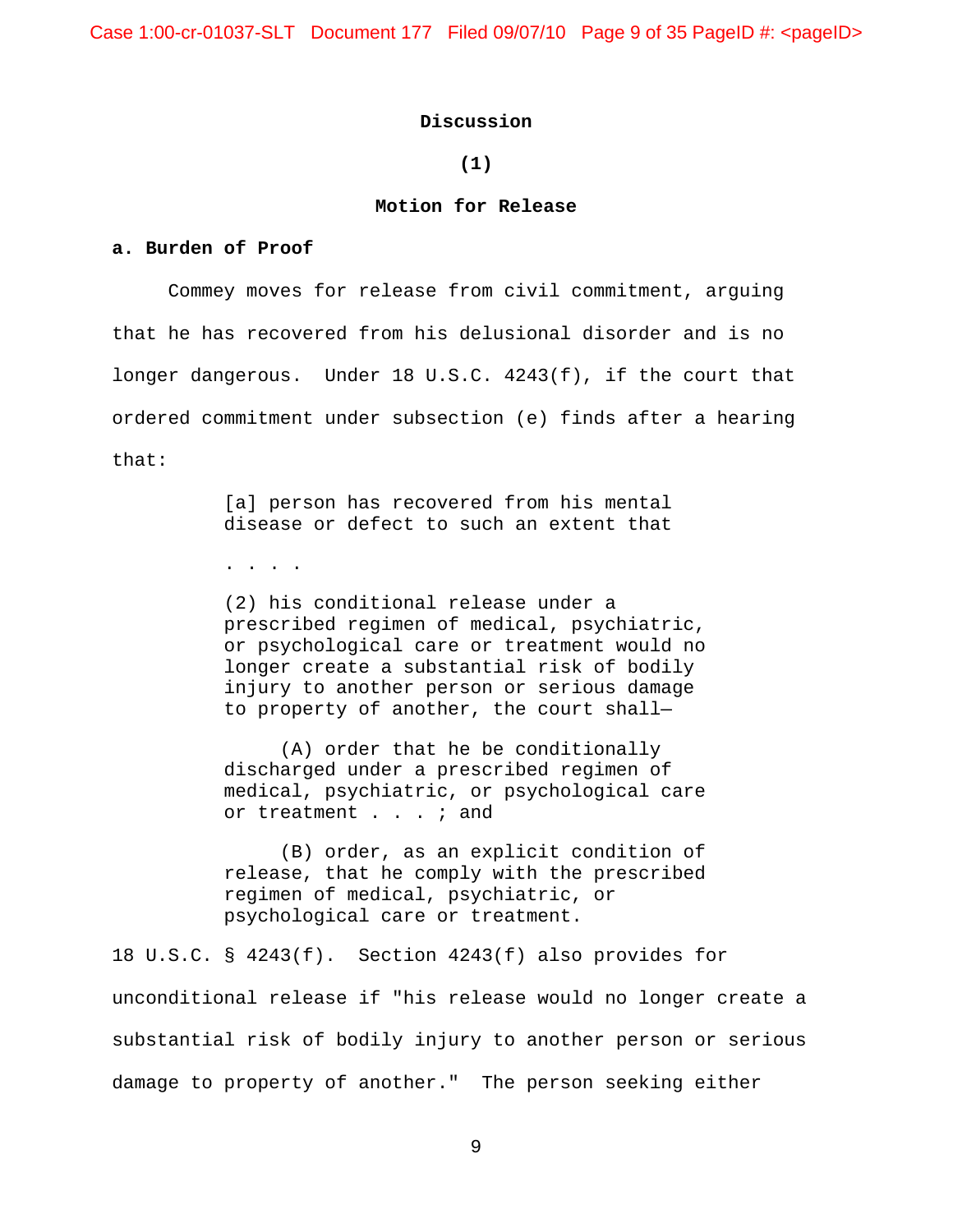conditional or unconditional release "has the burden of proving by clear and convincing evidence that his release would not create a substantial risk of bodily injury to another person or serious damage of property of another due to a present mental disease or defect." § 4243(d), (f).

## **b. Hearing Testimony**

#### **i. Dr. Channell's Testimony**

 As indicated, Dr. Channell testified for the government at the hearing held on September 14 and continued on November 9. Dr. Channell strongly believed that Commey continues to suffer from delusional disorder – and possibly paranoid schizophrenia – and still presents a serious risk to others. Although Dr. Channell could not be sure whether Commey still suffers from delusions, the record and observations made by Devens staff strongly supported his suspicion that Commey still has delusional disorder.

In preparation for the hearing, Dr. Channell reviewed Commey's file, including the records he prepared for the Panels on which he sat and other psychology notes. Dr. Channell's opinion – based on his review of the file as well as his interviews with Commey's treatment team and with Commey himself – was that Commey suffers from "a psychotic disorder that is chronic and pervasive in nature." Id. at 22:1-2. Dr. Channell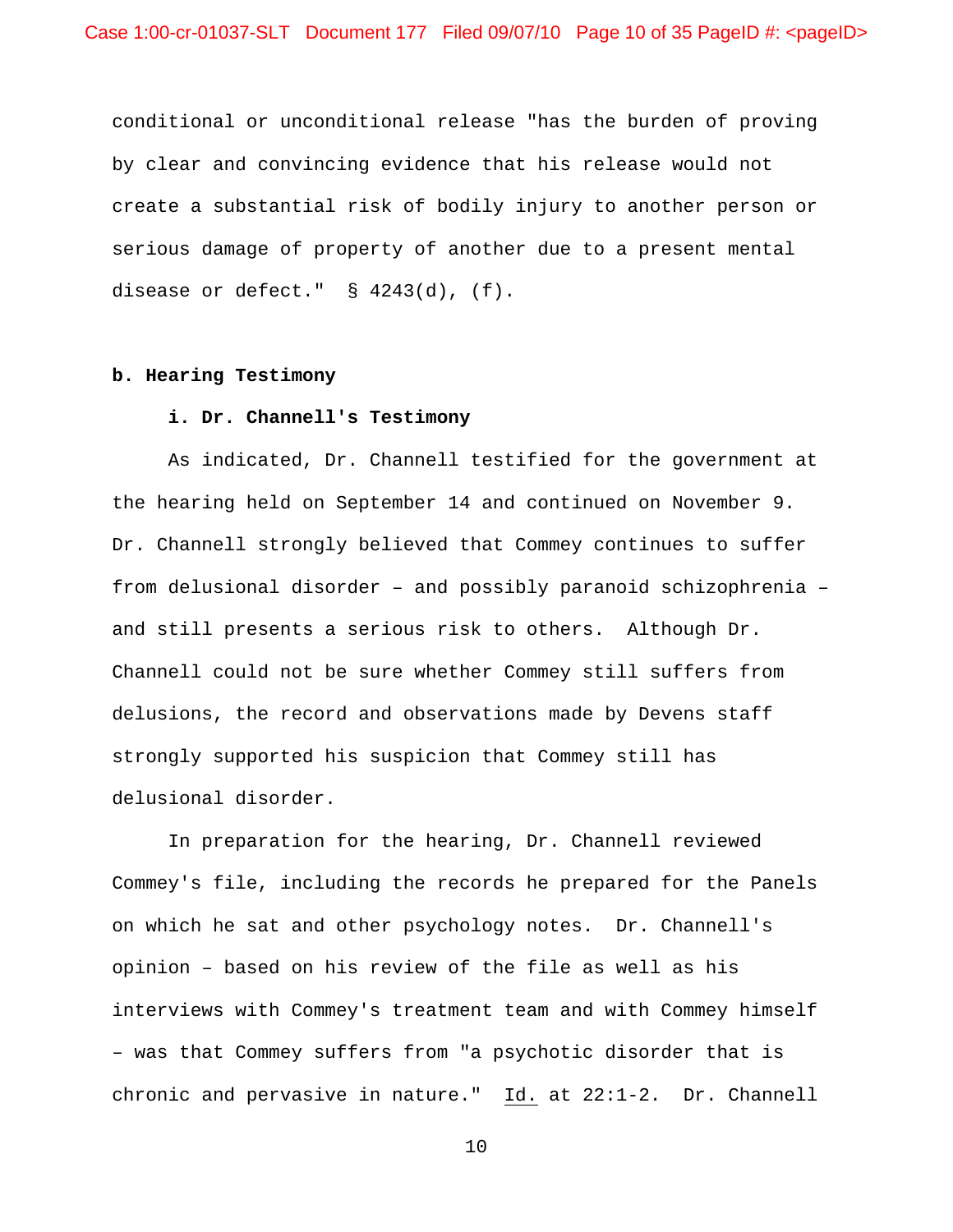testified that "some question" remained as to whether that psychotic disorder is delusional disorder or paranoid schizophrenia. Id. at 20:15-16, 21:24-25. He defined delusional disorder as a condition marked by non-bizarre delusions, i.e., "fixed beliefs about information that is incorrect and . . . held with [unshakeable] conviction . . . regardless of any information provided to the contrary," id. at 20-21, and paranoid schizophrenia as "a more pervasive disorder that's characterized by delusions which might be bizarre, as well as auditory and visual hallucinations," id. at 21:11-13. Dr. Channell noted that Commey has been diagnosed with both disorders at times throughout the nine years preceding the hearing. Id. at 21:15-16.

Dr. Channell then turned to the six Panel Reports authored from December 2004 to January 2009. Dr. Channell's opinion is shared by the all of the Panels except one. Dr. Channell was the chairperson of the three most recent Panels – held in 2007, 2008 and 2009 – and the author of the Panel Reports those Panels generated. 2009 Report at 7; 2008 Report at 7; 2007 Report at 7; see Hr'g Tr. 16. The reason for convening a Panel, Dr. Channell explained, is to evaluate a patient's mental health and to make a recommendation to a court whether the patient may be discharged, either conditionally or unconditionally, without creating "a substantial risk of bodily injury to another person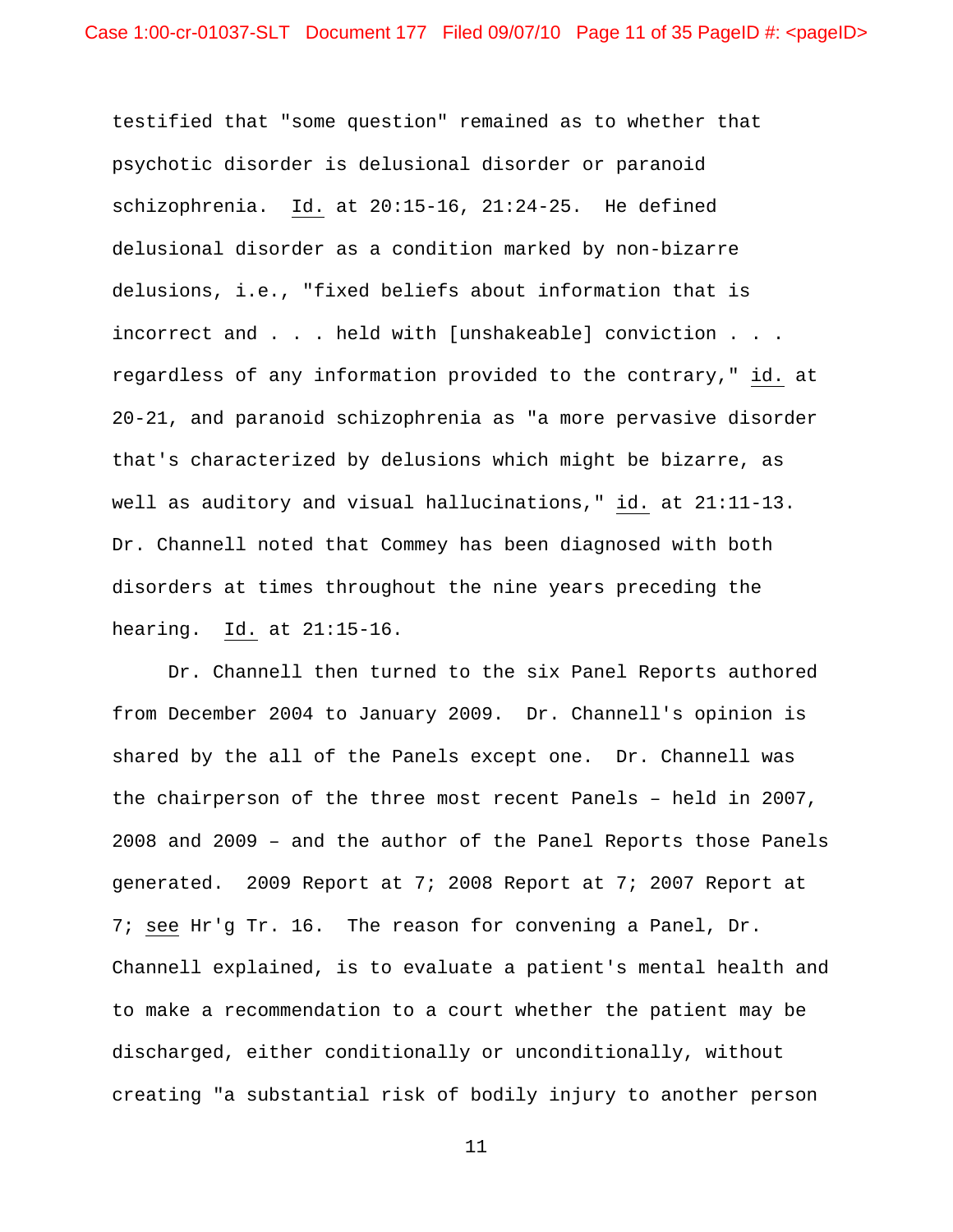or serious damage of property of another," 18 U.S.C. § 4243(e). Cf. Hr'g Tr. 16-17 (explaining that the Panel meets one to two months before a Report is due to the requesting court and that the RAP members vote on a recommendation after evaluating the record and interviewing the patient).

The 2009 Report was consistent with all the other Panel Reports except the 2005 Report. See id. at 25:4-8. The Panel that issued the 2009 Report expressed its opinion that Commey "continue[s] to suffer from a psychotic disorder and that his release would create a substantial risk of bodily injury to others or damage to the property . . . of others." Id. at 24- 25. The Panel also recommended that Commey receive antipsychotic medication, which, according to Dr. Channell, is the only effective treatment for delusional disorder or schizophrenia. Id. at 24-25; see id. at 40:20-22. The Panel based its diagnosis in part on Commey's fourteen evaluations since 2000, which, Dr. Channell testified, form a "clear and well-established history that Mr. Commey does in fact suffer from a psychotic disorder." Id. at 25:15-20.

This conclusion is bolstered by the testing which Commey has completed. Although the "vast majority" of the tests Commey has taken have been deemed invalid, see infra p. 17, a few tests that were interpretable "clearly indicated that [Commey] continued to experience psychotic symptoms." Hr'g Tr. 28:20-22.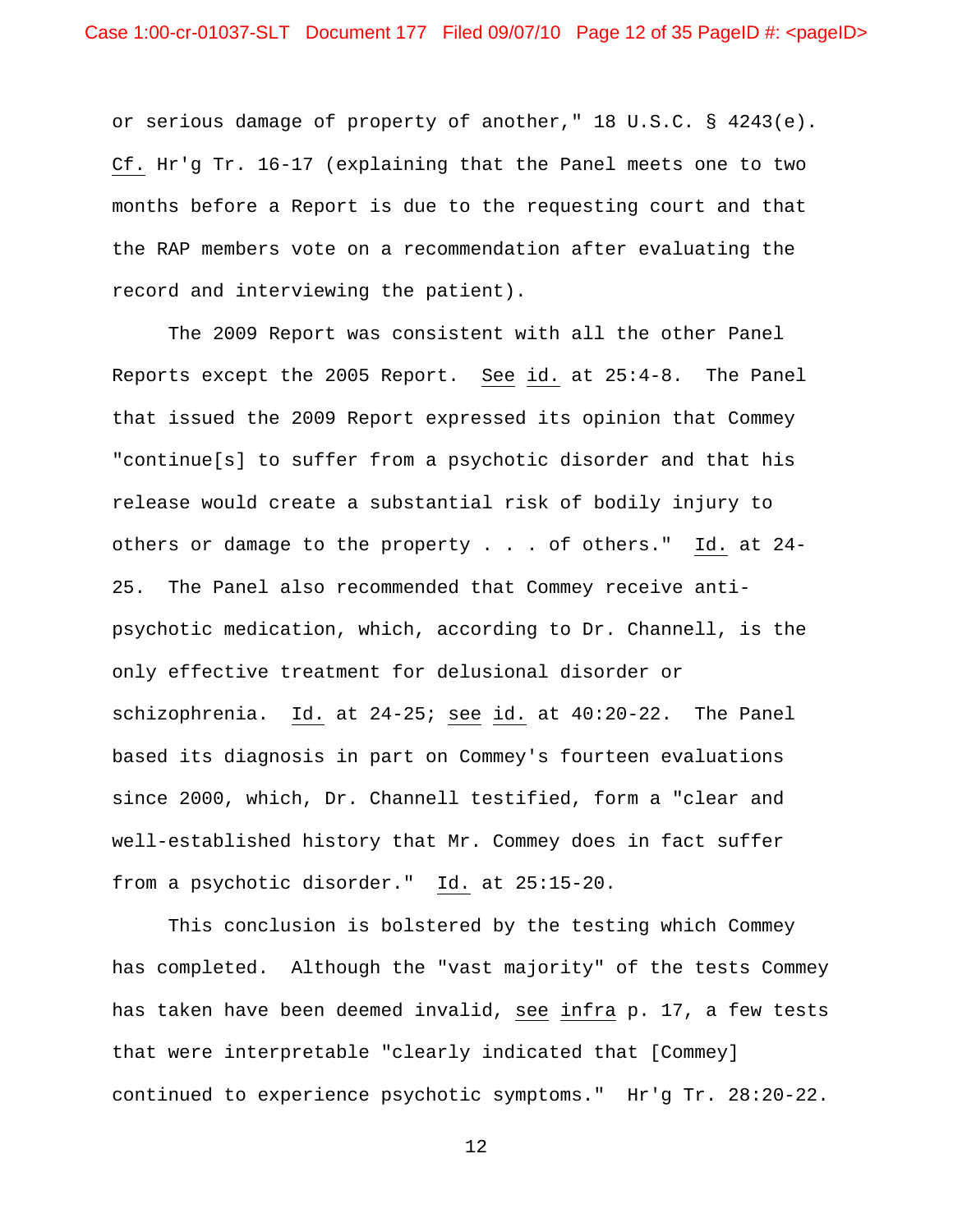Dr. Channell cited, as an example, testing done just before the 2005 Report recommending Commey's release was prepared. Id. at 28:22-24. Dr. Channell was probably referring to the Rorschach test discussed below, infra pp. 19-20, and perhaps the Millon Clinical Multiaxial Inventory-III ("MCMI-III") and Thematic Apprehension Test ("TAT"), about which Dr. Channell did not testify. Gov't's Ex. 6 at 4. According to the 2005 Report, the Rorschach and the TAT indicated that Commey "may be at a considerable risk for being flooded by affect and overwhelmed by more emotions than he can tolerate. The emotional overload can interfere with his ability to think rationally before he acts." Id. at 4-5.

At several points throughout his testimony, Dr. Channell indicated that, because of Commey's guardedness, especially where treatment is concerned, it is difficult or impossible to determine what the content of Commey's delusions or whether he still experiences them at all:

> [Commey:] It is your opinion that Mr. Commey $^2$  suffers from delusions?

 $\overline{a}$ 

[Dr. Channell:] It is my opinion that it's not possible to determine whether or not he suffers from delusions, given the fact that he's guarded and is unwilling to discuss

 $^2$  Commey, then as now, appeared  $\underline{\text{pro}}$  se with standby counsel at the hearing and cross-examined Dr. Channell. While conducting questioning, Commey mainly referred to himself in the third person.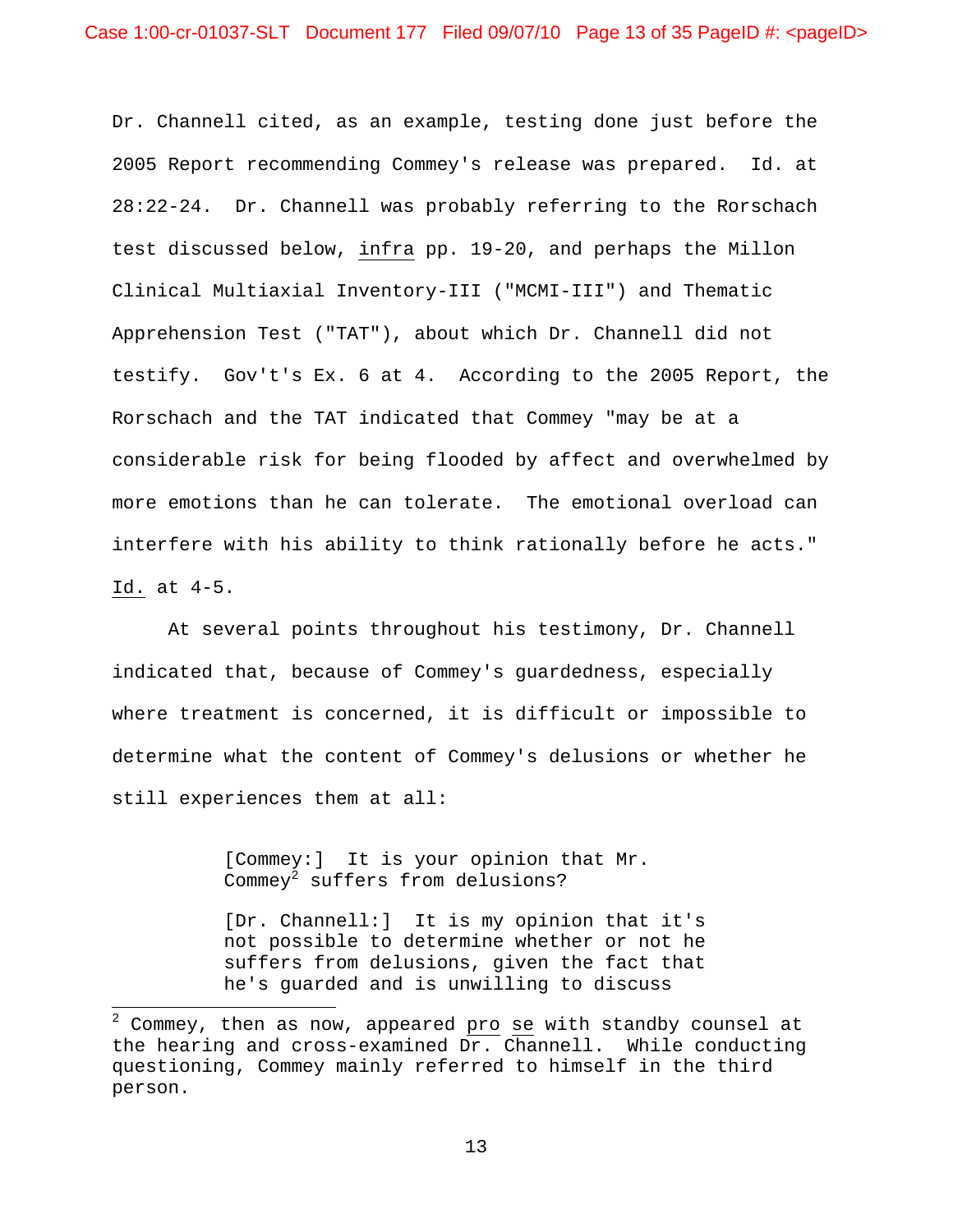those issues and is unwilling to participate in testing to help evaluate those issues. I believe that he exhibits behaviors suggestive of ongoing paranoia and delusional beliefs. The content of the specific delusions I couldn't testify to.

Q But haven't you in the past said that he has delusions about staff members operating against him?

A I believe that he has – certainly has suspiciousness and paranoia about staff members working against him. I don't know that I would necessarily characterize them as a delusion. I'm not sure they meet the level of a delusion.

Hr'g Tr. at 132.

 $\overline{a}$ 

But even in the face of Commey's denials that he continued to experience delusions,<sup>3</sup> the Panels were able to conclude that Commey still suffered from a mental illness which he could not control. Id. at 74:2-3. It was Dr. Channell's opinion that, although Commey could stop himself from reporting any delusions he may have to the treatment team, he could not repress other manifestations "indicative of ongoing delusions and psychotic symptoms." Id. at 74:8-9. These manifestations include

 $^3$  Dr. Channell had earlier opined that Commey's defensiveness and guardedness made it impossible to discern what the content of Commey's delusions were, rather than whether he experienced them at all. Id. at 73-74 ("[B]ecause of your guardedness and defensiveness and your unwillingness to participate in testing, I'm not aware of what the specific content of your delusions are.") If there is a distinction to be made, however, it would be irrelevant because the thrust of Dr. Channell's testimony – that Commey's lack of insight is indicative of the presence of delusional disorder – is consistent.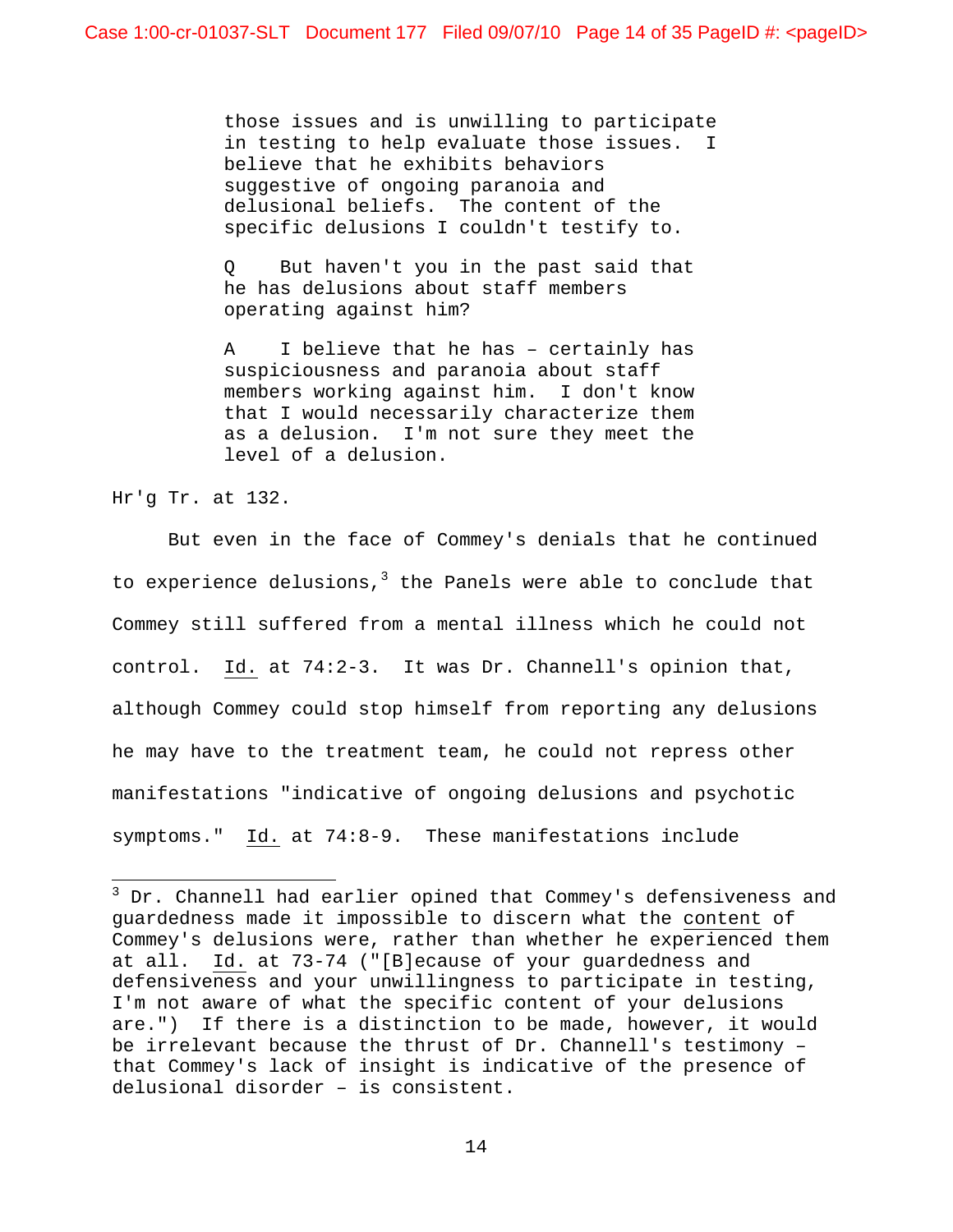"defensiveness, guardedness, suspiciousness, lack of insight, [and] argumentativeness," id. at 74:5-6, as well as "fixed, rigid, persistent ideas, . . . secretiveness, . . . and a fair degree of narcissism,"<sup>4</sup> id. at 26:10-12. Regarding Commey's attempted hijacking, Dr. Channell said that Commey "continues to exhibit a remarkable lack of empathy, a lack of appreciation of the seriousness of his behavior, and continues to believe that others should have perceived his behavior as less dangerous than in fact it was."<sup>5</sup> Id. at 26-27. Lately, Commey's symptoms have emerged in his relationships with Devens staff members. In

Basically that means that he has a greater understanding of circumstances than others do. His unwillingness to follow the recommendations of individuals who have specialized training and experience in treating mental illness and assessing mental illness, for example, he believes that he knows better . . . . He knows that he doesn't need medication.

[T]hat he's representing himself here today is indicative of his narcissism that he in fact is better capable of representing himself than a qualified professional. And his narcissism is reflected through his need to argue constantly with anyone who makes a recommendation to him.

Hr'g Tr. 44-45.

 $\overline{a}$ 

<sup>5</sup> Dr. Channell reiterated this latter point when he testified that an inappropriate comment Commey made to a Devens staffer, see infra p. 18, exhibited Commey's "belief that others should somehow be able to determine on their own that he really means them no harm through his behavior." Hr'g Tr. 39:5-7.

 $^4$  Dr. Channell explained what "narcissism" means in this context: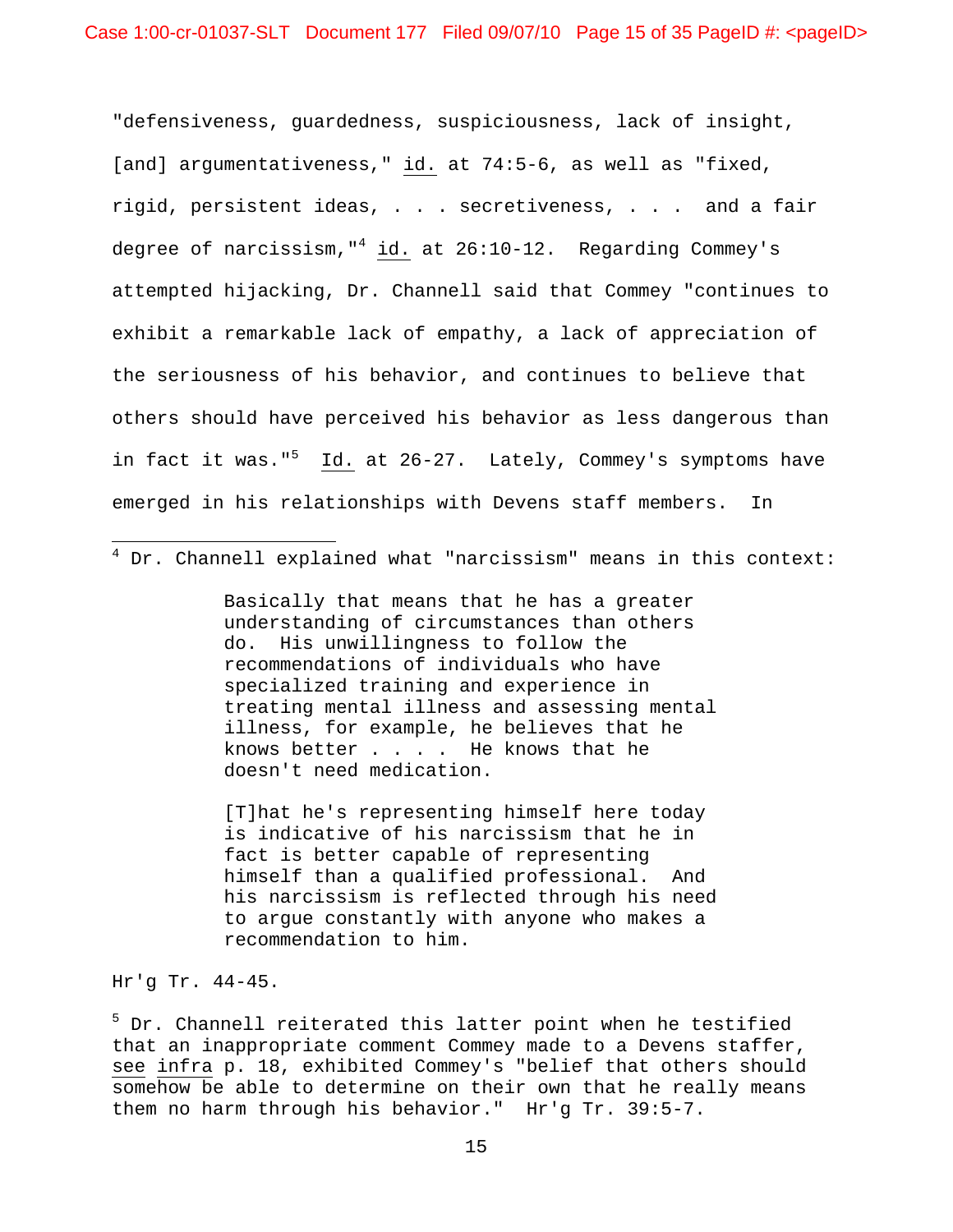particular, Commey believes that Panel members are plotting against him, a notion that Dr. Channell classified as "an ongoing delusional system." Id. at 26:16-22.

According to Dr. Channell, Commey's symptoms ultimately undermine any benefit treatment offers him. In making the distinction that Commey's failure to meaningfully participate in therapy does not mean that he refuses to talk, Dr. Channell explained that, instead, Commey does not recognize that he suffers from a mental illness:

> [Dr. Channell:] [H]e tends to focus on issues other than his own personal beliefs and experiences. He tends to want to discuss issues, such as, his diagnosis or inconsistencies in the medical record as opposed to exploring his own mental health, and his own history of mental health symptoms, as well as his need for treatment typically fails to demonstrate insight in his mental illness.

[Commey:] Okay. You said he tends to focus on issues other than his personal beliefs. Okay. If his personal beliefs are that there are inconsistencies in the record isn't he sharing these with staff members?

A Yes.

Q So he is sharing his personal beliefs with the staff members?

A Some of them, although he tends to perseverate [on] those issues to the exclusion of other information which could be discussed.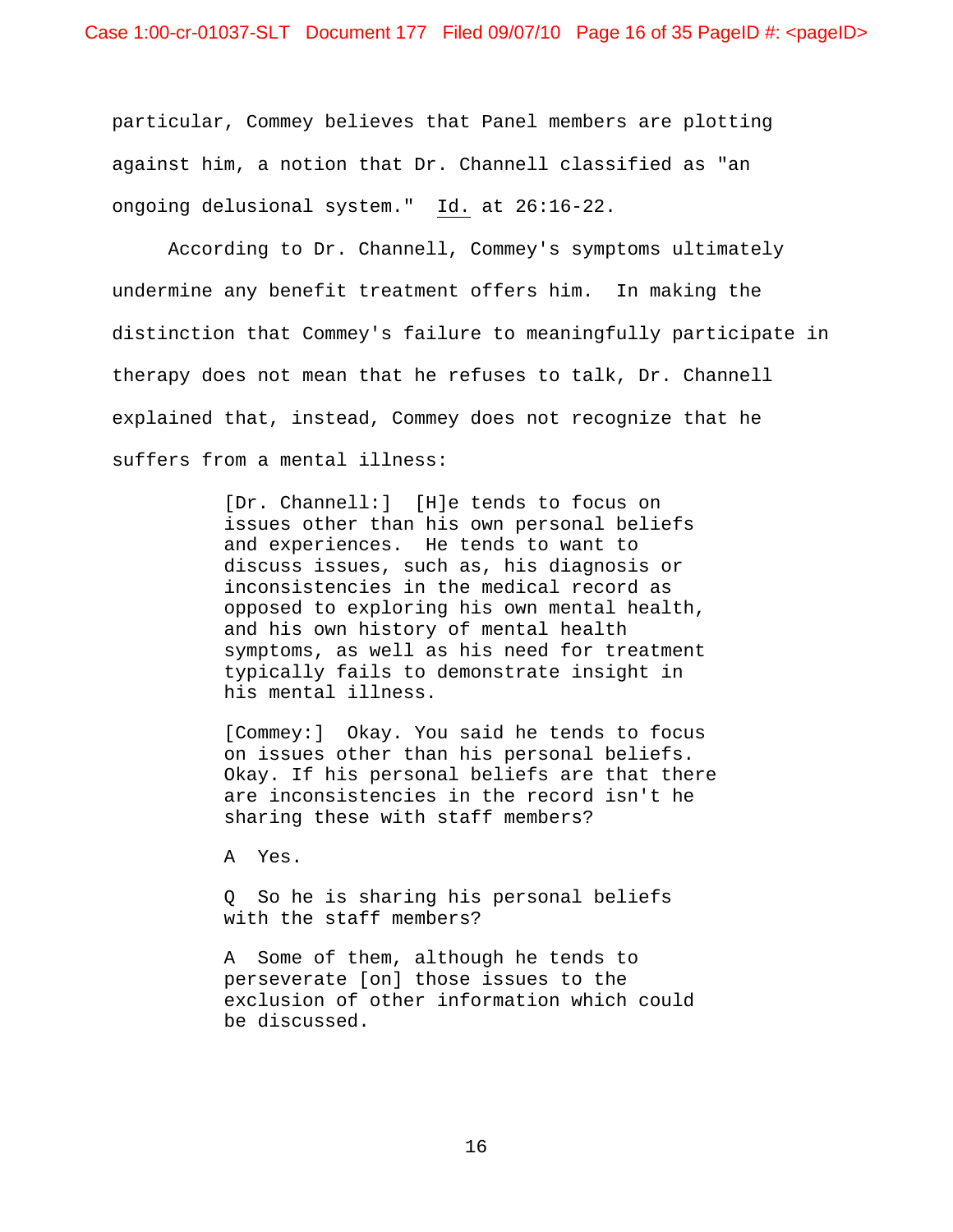Case 1:00-cr-01037-SLT Document 177 Filed 09/07/10 Page 17 of 35 PageID #: <pageID>

Id. at 129-30. To illustrate Commey's lack of participation, Dr. Channell read into the record a note from Devens psychologist Dr. Jeffrey Sonnega dated December 13, 2007:

> During group time, [Commey] has attempted to engage this psychologist in philosophical/ legal discussions about such topics as a cure for mental illness, whether a mental illness is due to a chemical imbalance or environmental influences, and whether, and at what point, can a judge discharge someone on an unconditional release. These discussions will be curtailed as it is beyond the scope of the group, annoying to other group members, and a possible defense mechanism to avoid discussing his core issues.

Gov't Br. Ex. A at 158; see Hr'g Tr. 94-95.

 $\overline{a}$ 

For similar reasons, Commey refuses to participate in testing. Dr. Channell testified that the majority of the tests the treatment team has administered to Commey have been deemed invalid because Commey "would leave many items blank which he believed were trick questions that would be misinterpreted and used against him." Hr'g Tr. 28:9-14.

Commey's inability to engage in therapy touches on his refusal to take medication. According to Dr. Channell, "[t]he reason [Commey] doesn't take medication is because he's delusional. [H]e lacks insight into his mental illness which is a cardinal part of psychosis." Id. at 29:8-10.<sup>6</sup> However, Dr.

 $^6$  Two statements Commey made while at Devens illustrate Dr. Channell's point that Commey's aversion to medication stems from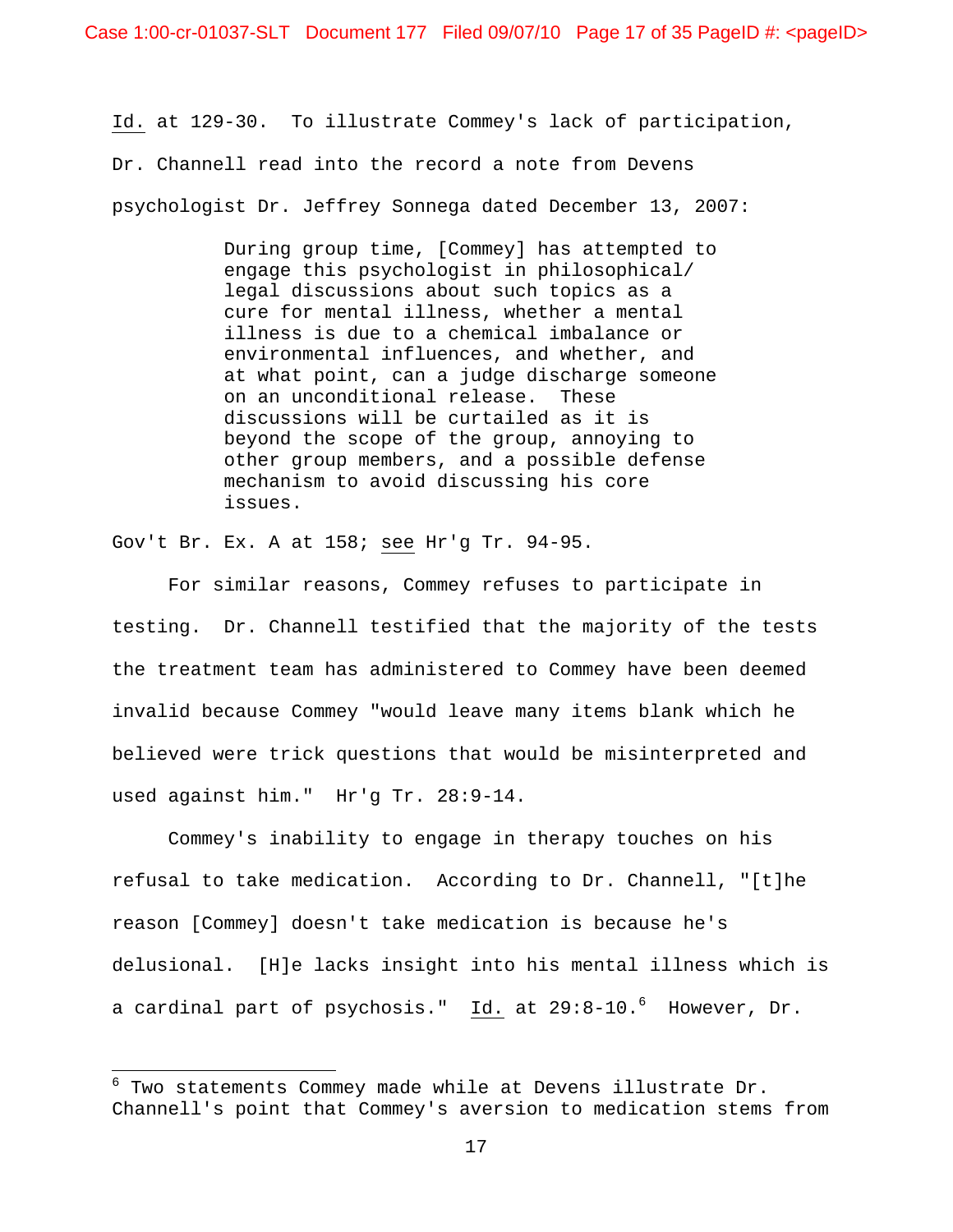Channell stressed, "[t]herapy is not effective for individuals with a psychotic disorder in the absence of treatment with medication." Hr'g Tr. 40:20-22.

 The 2006, 2007 and 2008 Reports were largely similar to the 2009 Report. Like the 2009 Report, the other Panel Reports relied on evidence that Commey's mental illness had not abated, found "that it was impacting his judgment, behavior, and insight," id. at 37:22-23, and recommended that he remain in custody because release would have created a substantial risk of bodily injury or damage to property. Id. at 36-37; see id. at 43-44 (stating that the 2009 Panel's recommendation was consistent with those of the 2004, 2006, 2007 and 2008 Panels and that it rested on the same bases as did those Panels'). The 2006 Report also disclosed that Commey had made an inappropriate comment to a female staff member at Devens in which he expressed his affection for her. Id. at 38:2-5. But, in Dr. Channell's

his lack of insight into his illness. See id. at 29-30 (testifying that the two statements caused the Panel some concern). In the first, Commey told the Panel during the 2006 patient interview: "[M]y mind is all I have, my mind is all I have." Gov't Br. Ex. A at 7. In the second, Commey stated in an individual therapy session in 2007: "[W]hat is my identity without the delusions? I cannot fully explore my identity in this place. How can I identify mental stability in a place that makes everyone unstable?" Id. at 15.

 $\overline{a}$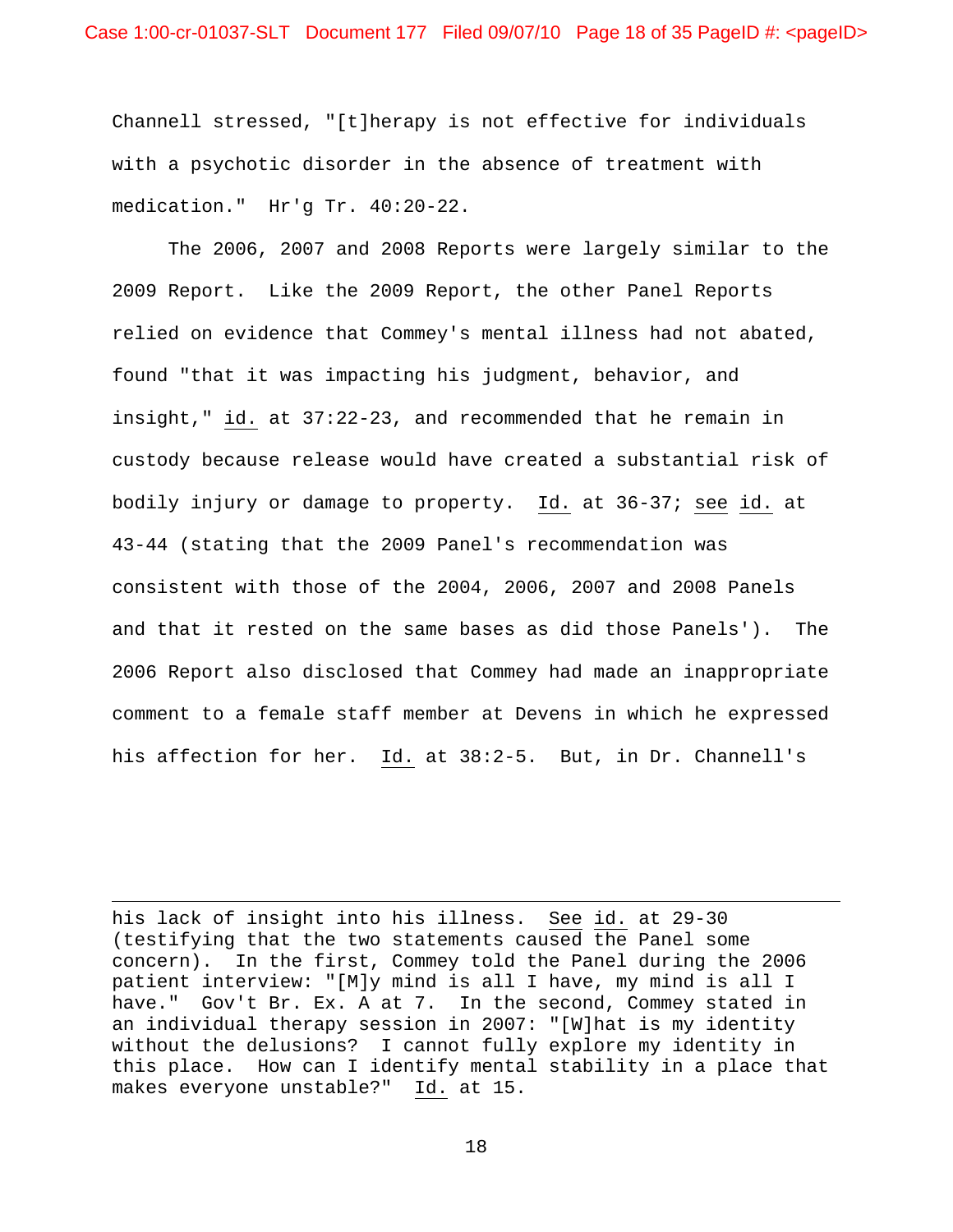opinion, $^7$  the Panel's recommendation would have been the same regardless of the incident, which merely exhibited Commey's lack of judgment. Id. at 38:10-20. In sum, it was Channell's opinion that Commey continues to suffer from delusional disorder and that his "current [level of] dangerousness is identical to the level of dangerousness [he] represented at the time of [his] commitment because [he has] not participated in treatment since that time." Id. at 71-72.

According to Dr. Channell, the lone dissenting Panel Report – the 2005 Report, authored by Dr. Becotte, who testified on Commey's behalf at the hearing – inappropriately based its recommendation on Commey's self-assessment that he was no longer delusional. See id. at 36:3-8. Dr. Channell named three factors why, in his judgment, such reliance was ill-advised: (1) any good behavior Commey exhibited while at Devens or Butner was irrelevant to his behavior in the community, (2) Commey's mental illness had supposedly spontaneously remitted without treatment and (3) testing conducted in preparation of the 2006 Report, specifically the Rorschach test, "clearly indicated that Mr. Commey was psychotic and was experiencing psychotic symptoms, had extremely poor impulse control, and was unlikely to be able to function effectively for any length of time in any

 $\overline{a}$ 

 $^7$  Dr. Channell was not on the 2006 Panel, but signed the 2006 Report in his capacity as acting chief psychologist in the chief psychologist's absence. Id. at 37:2-14.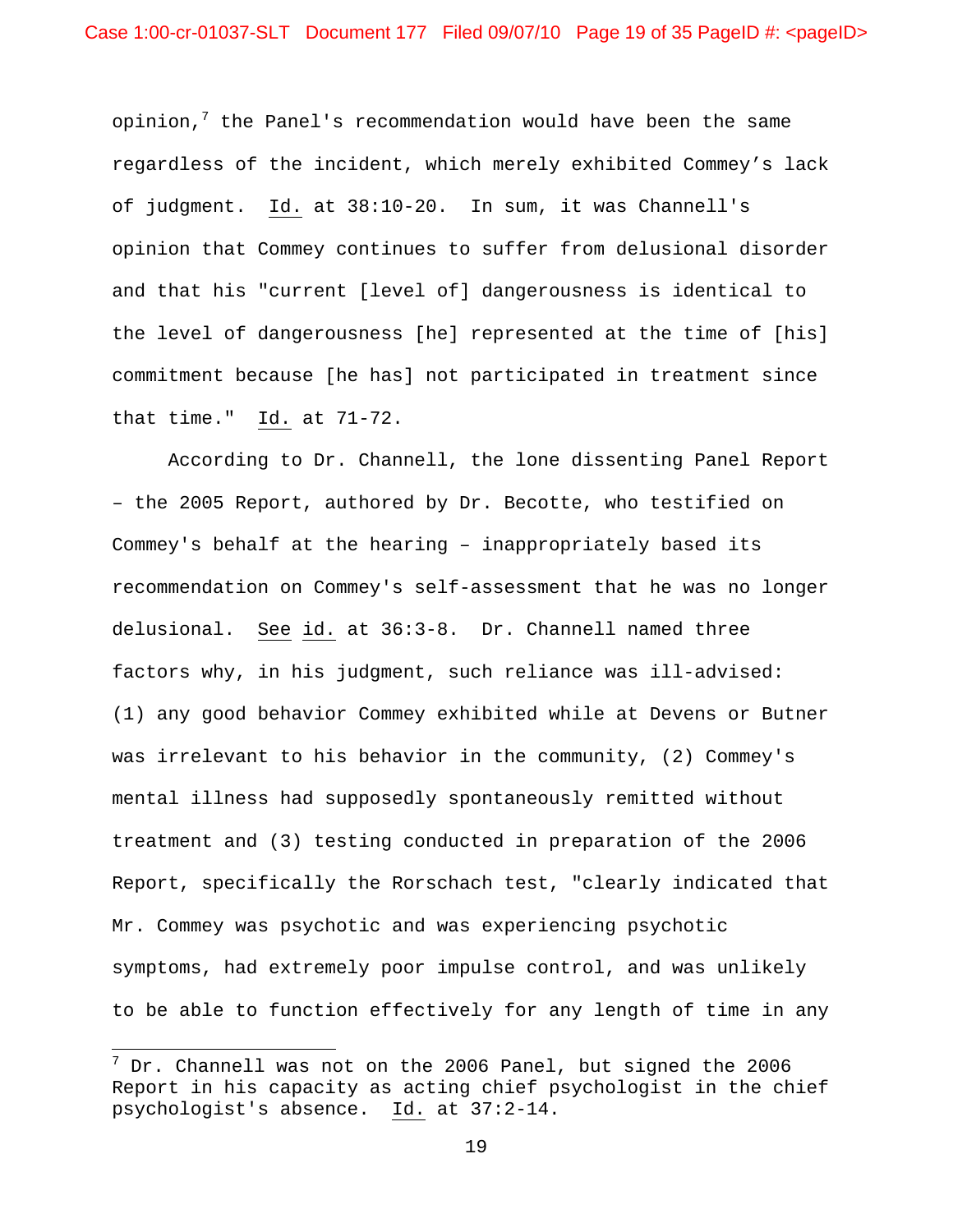setting without treatment."<sup>8</sup> Id. at 34-36. Regarding the first factor, Dr. Channell indicated that, because Commey's symptoms "are so circumscribed that they fail to be pervasive across a large area of functioning, it is very easy for [him] to function quite well in a secure setting." Id. at 34:19-22. Dr. Channell cited Commey's ability to return to work from his foiled expedition from Argentina to Antarctica in 1998 without raising any suspicion from others as to his delusional beliefs. Id. at 34-35. Dr. Channell, thus, believed that the 2005 Panel improperly credited Commey's self-assessment that his mental illness had spontaneously remitted over other indications that he was still mentally ill.

#### **ii. Dr. Becotte's Testimony**

 $\overline{a}$ 

Dr. Becotte, who authored the 2004 and 2005 Reports, testified that he disagreed with Dr. Channell in many respects. Dr. Becotte reviewed all the Panel Reports since the 2005 Report. Id. at 188:5-10. Dr. Becotte interviewed Commey briefly on August 7, 2009, and November 9, 2009, the morning of his testimony. Id. at 199:4-13. Although Dr. Becotte agreed that Commey had suffered from delusional disorder at some point,

<sup>&</sup>lt;sup>8</sup> Dr. Channell later testified that "there are serious questions of validity and reliability with regard to [the] Rorschach [test]." Id. at 146:1-3. However, Dr. Channell suggested that he disagreed with the decision to ignore the results of that test once it had been ordered. See id. at 145-46.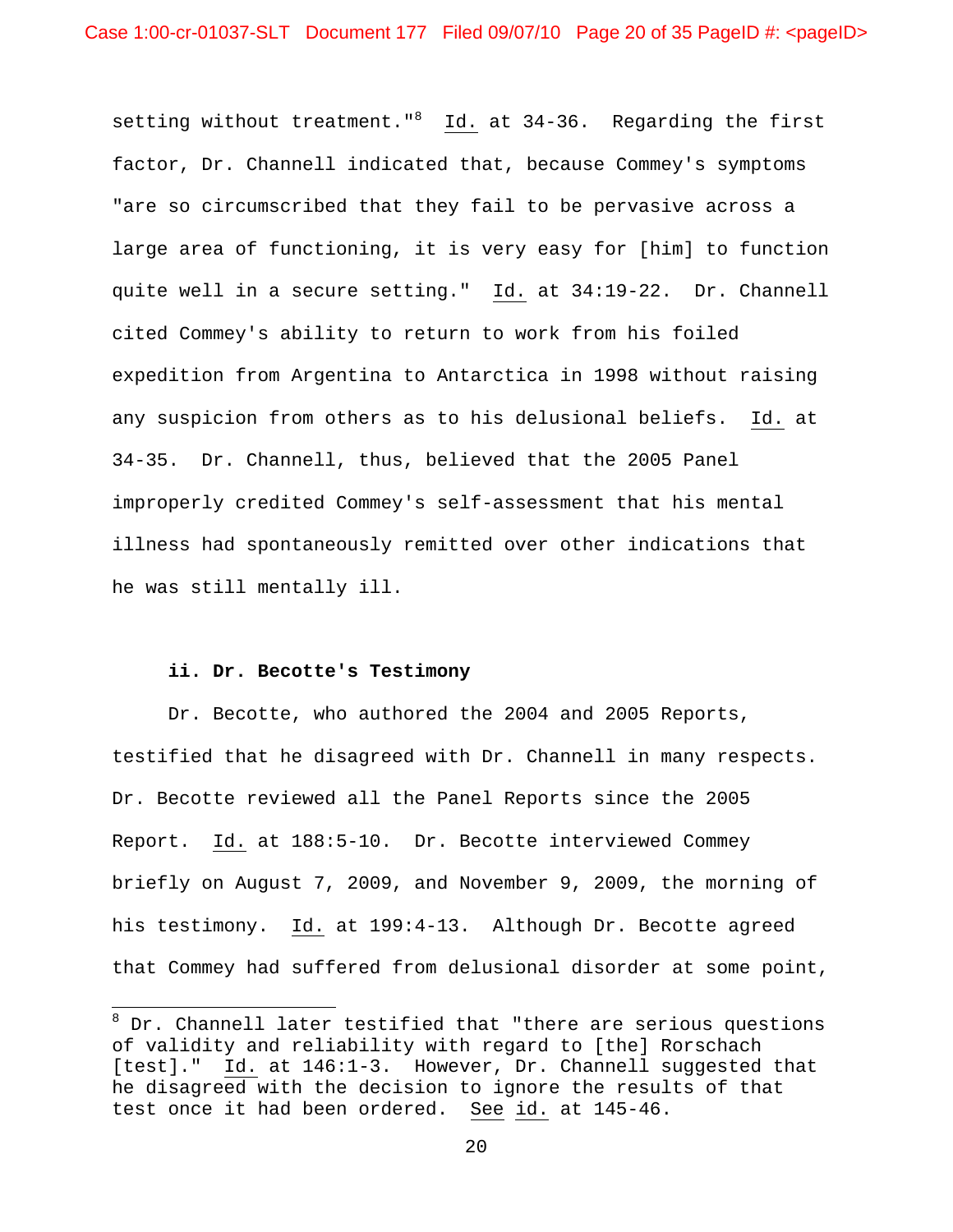he believed that the disorder had remitted but that Commey still displays some character pathology. Id. at 188:17-22. Those at Devens who continue to diagnose Commey with delusional disorder "view[] delusional disorder as [a] brain[-]based biological disorder of psychotic proportions," id. at 188:23-25, and, based on that premise, recommend medication as the only way for Commey's disorder to remit, id. at 189:1-4. Dr. Becotte disagreed with the brain-based approach, describing two schools of thought in the medical field about delusional disorder – one that ascribes the disorder to biological, brain-based factors and one that ascribes it to cognitive thought processing. He likewise disagreed that medication was effective for delusional disorder – testifying that "it is a generally accepted fact [among psychiatrists] that medication is not helpful for delusional disorder."<sup>9</sup> Id. at 189:20-21. Rather, he believed that "the treatment of choice for this disorder would be cognitive therapy." Id. at 190:11-12.

Dr. Becotte suggested that the symptoms that Dr. Channell described – such as defensiveness, suspiciousness and narcissism – were part of Commey's character and would always be present to some degree, but that they do not, at this time, make him dangerous:

 $\overline{a}$ 

 $^9$  Dr. Becotte is not a psychiatrist and was not designated as an expert in psychiatry at the hearing.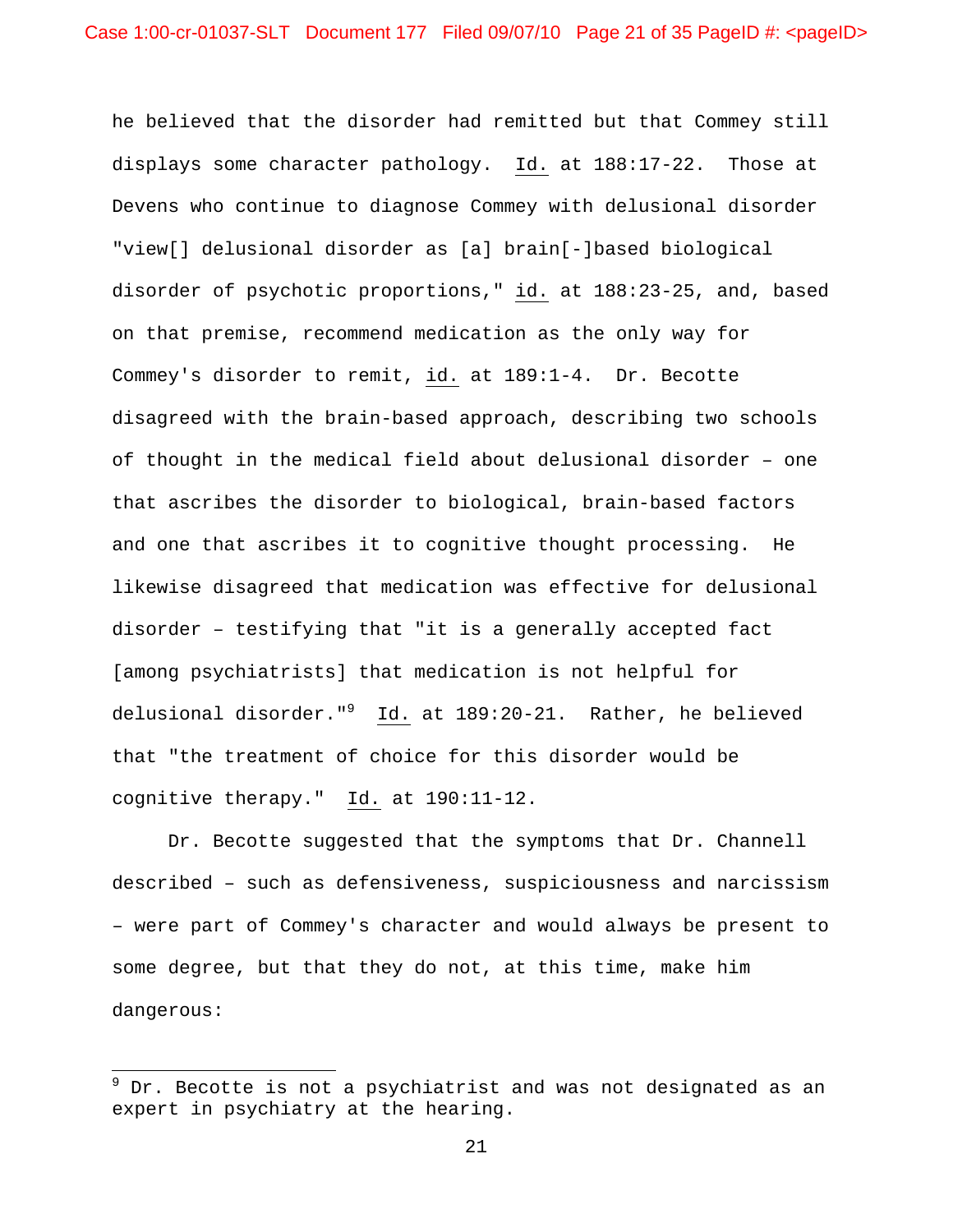If you look at it as a spectrum, maybe on one end you would have a suspicious narcissistic paranoid person. These are characterological problems lifelong which he has probably developed through his difficult childhood that he had. On the other side of the spectrum, these characterological patterns become ingrained and he becomes driven. It could get to a psychotic proportion where he would start to misinterpret reality and develop delusions. So I see it is as on a spectrum. He was at that point – at one point in his life in 2000, '99, '98 where these beliefs drove him to get involved in that behavior. Since that time I believe it has remitted and what you have left is this gentleman standing here which is a somewhat suspicious, somewhat [narcissistic], egotistical individual with character flaws, but I try to keep my eye on the target which is[:] are these character flaws of critical mass that he would be a danger to himself and others[?] [A]nd I will say no.

Id. at 190-91. Dr. Becotte interpreted the incident with the female staff member similarly, testifying that the incident was a mistake and that Commey "misread" the situation but that it did not suggest that Commey was delusional or dangerous. Id. at 192:11-18.

Dr. Becotte's recent evaluation confirmed his view. During the August 7 interview, Dr. Becotte used the Violence Risk Appraisal Guide ("VRAG"), an actuarial instrument, to gauge the risk Commey would pose were he released. Id. at 194:3-6. According to Dr. Becotte, Commey scored in the low to moderate range on the VRAG. Id. Based on his clinical interviews with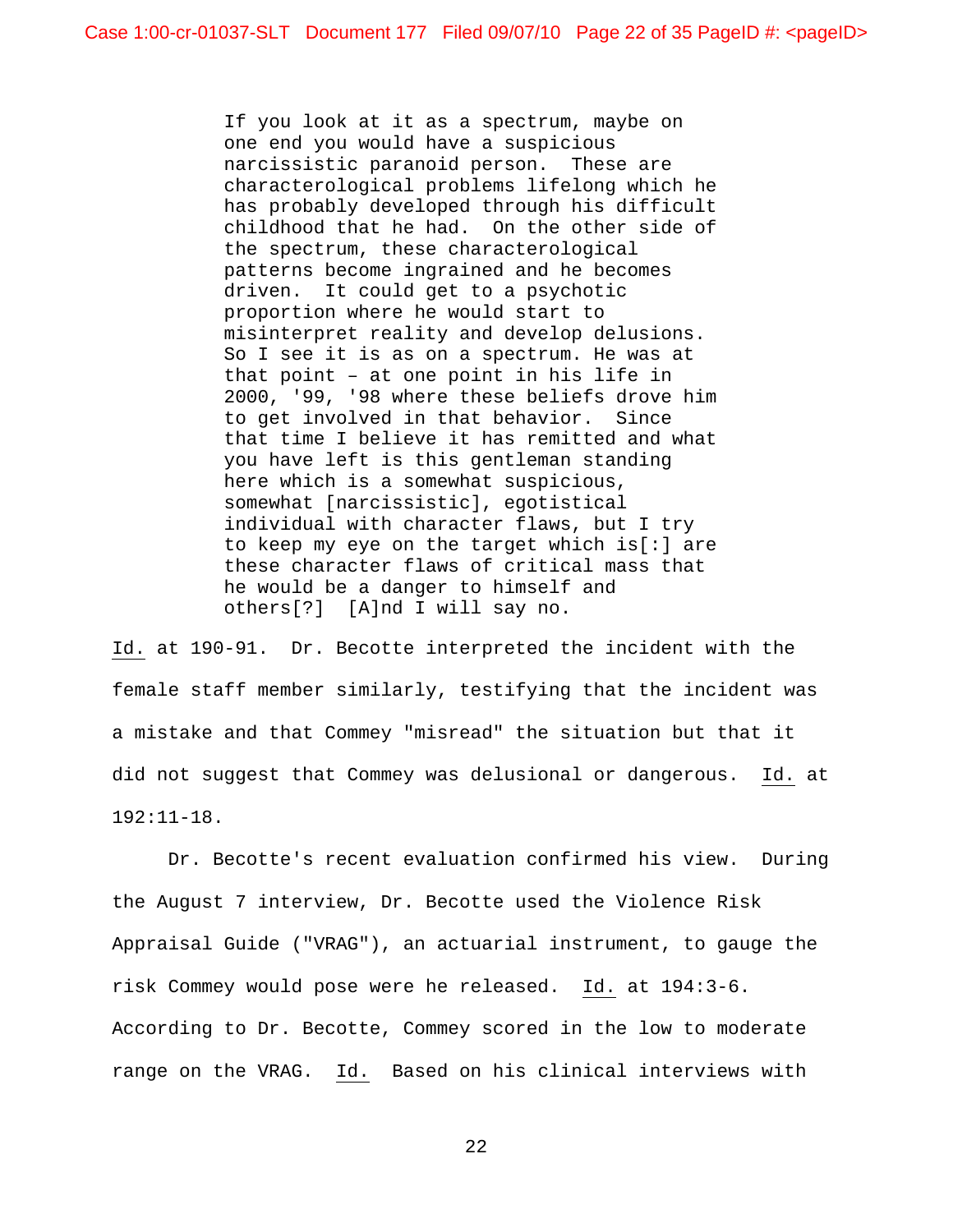Commey, his review of the records and "actuarial . . . or structured professional judgment instruments" – such as the VRAG – Dr. Becotte found Commey to be "a low to moderate risk of dangerousness." Id. at 193:12-22.

According to Dr. Becotte, rapid decompensation (or onset of symptoms) would probably not occur in Commey's case. Id. at 197:3-10. Nevertheless, in order to reduce the risk of dangerousness even further were Commey conditionally released, Dr. Becotte recommended weekly mental health counseling. Id. at 196:8-15. In a therapy setting, a counselor would be able to act before Commey had "some kind of dramatic decompensation." Id. at 197:7-25. Indeed, Dr. Becotte suggested that, had Commey been in counseling prior to the hijacking, his counselor would have perceived that "something [was] going on with him" and would have acted "long before" the incident. Id. at 197:18-25.

On cross-examination, the government asked Dr. Becotte about his scoring of the VRAG. The VRAG "assigns scores . . . based upon [a subject's] historical characteristics" – such as elementary school maladjustment, history of alcohol problems, criminal history and failure on prior conditional release – which predict the probability of violent recidivism. Id. at 219:7-15. See generally Gov't's Ex. 10. The VRAG also takes into account the score rendered by the Hare Psychopathy Checklist, which rates the subject's psychopathic tendencies.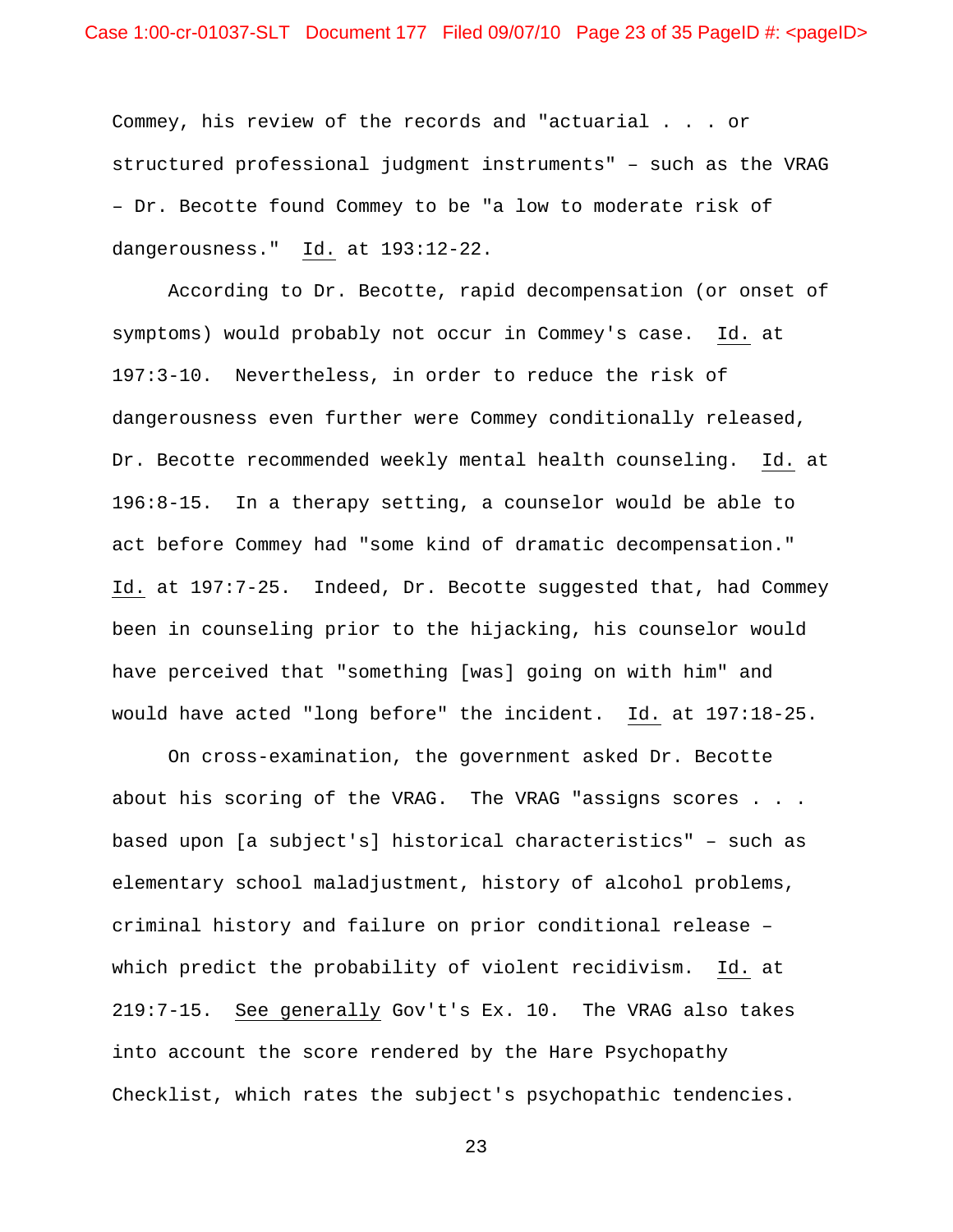Hr'g Tr. 227:3-12. See generally Robert D. Hare, The Psychopathy Checklist—Revised (2d ed. 2003). The scores are divided into nine categories, and a higher category correlates to a higher probability of recidivism, where a subject in Category Nine has nearly a 100 percent probability of recidivism. Hr'g Tr. 212:19-23, 230:15-23; see Gov't's Ex. 11.

According to Dr. Becotte, Commey's score on the VRAG placed him in Category Four, corresponding to a thirty-one percent probability of recidivism within ten years, which, as indicated, Dr. Becotte considered to be in the low-moderate range of probability.<sup>10</sup> Hr'g Tr. 230:7-10, 230:20-23. Part of this assessment was based on Dr. Becotte's giving Commey four points on the Hare Psychopathy Checklist and not scoring him on other factors of the VRAG. For instance, Dr. Becotte assigned minus two points for criminal history even though Commey had been detained in and deported from Argentina for weapons smuggling. Id. at 220-21. And on the Hare Psychopathy Checklist Commey received no points for, inter alia, glibness/superficial charm, shallow affect, irresponsibility and callousness/lack of empathy. Id. at 212-16. Dr. Becotte indicated that he did not factor Commey's Argentina arrest into the VRAG because he did not view it as a conviction or charge and because it occurred in

 $\overline{a}$ 

 $10$  Much of Dr. Becotte's scoring of the twelve characteristics on the VRAG was based on what Commey reported. See Hr'g Tr. 220:6- 8.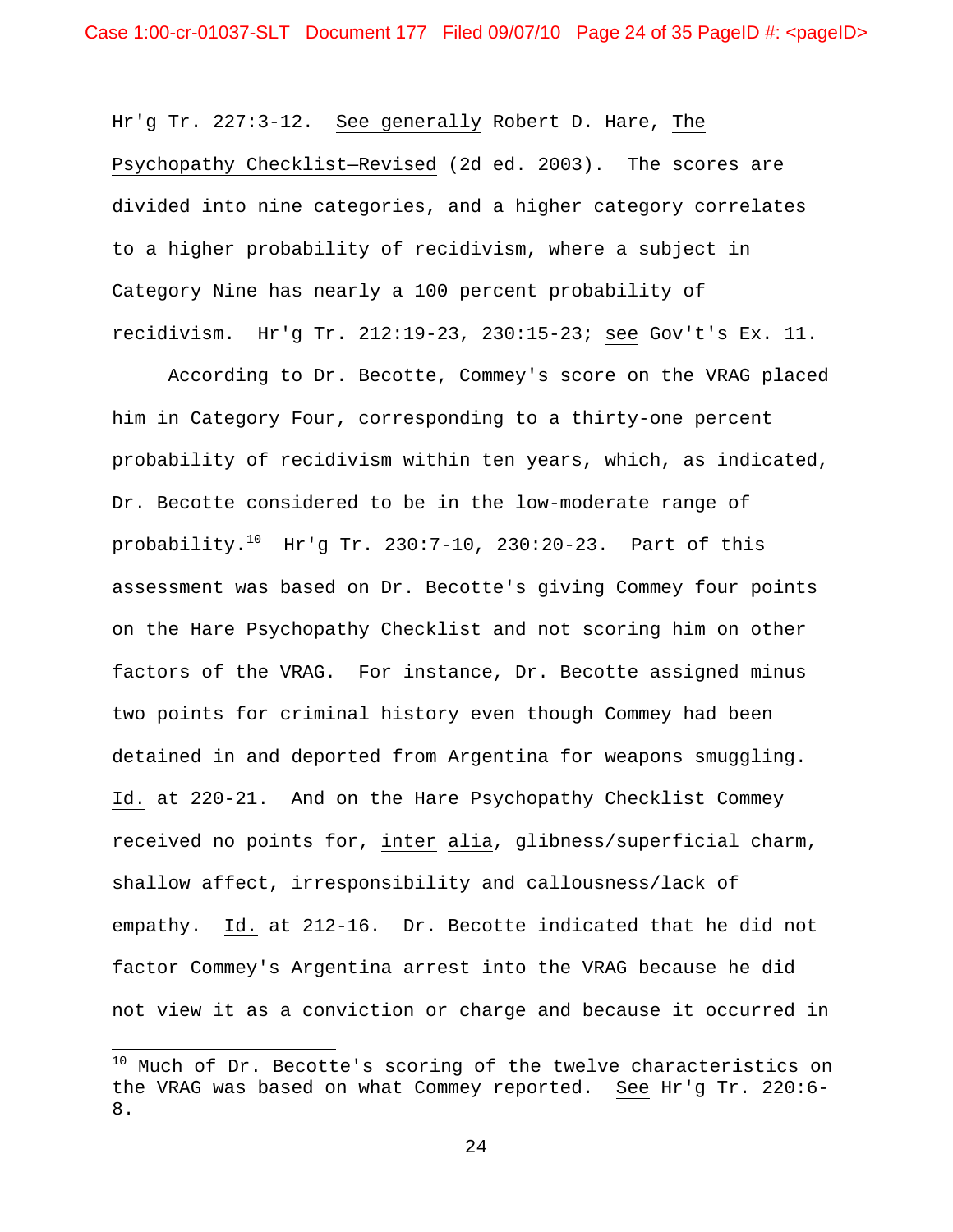another country. Id. at 222:5, 223:14-19. Had Dr. Becotte considered Commey's arrest in Argentina and assigned him points on the Hare Psychopathy Checklist for the above-named character traits, Commey's score would have placed him in Category Five, correlating to a forty-eight percent chance of recidivism within ten years. Id. at 233-34. Notably, Dr. Becotte would have also placed Commey in Category Four had he administered the VRAG days prior to the hijacking at JFK. Id. at 229:14-25.

### **c. Findings Concerning Mental Disease or Defect**

 Commey has not proven that he "has recovered from his mental disease or defect to such an extent" that his release would no longer present a danger. Indeed, there is sufficient evidence to show that he still suffers from the same mental illness he suffered from in 2000, whether or not to the same degree.

 Commey argues that, because he has not reported having any delusions for several years, Devens staff have no basis to form a diagnosis of delusional disorder. According to Commey, he has been without symptoms for several years, yet "clinical significance has been attributed to basic personality traits and rational reactions to undesirable circumstances." Mot. for Release 3. Commey is likely alluding to the Panels' reliance on Commey's suspiciousness of Devens staff, and he suggests that he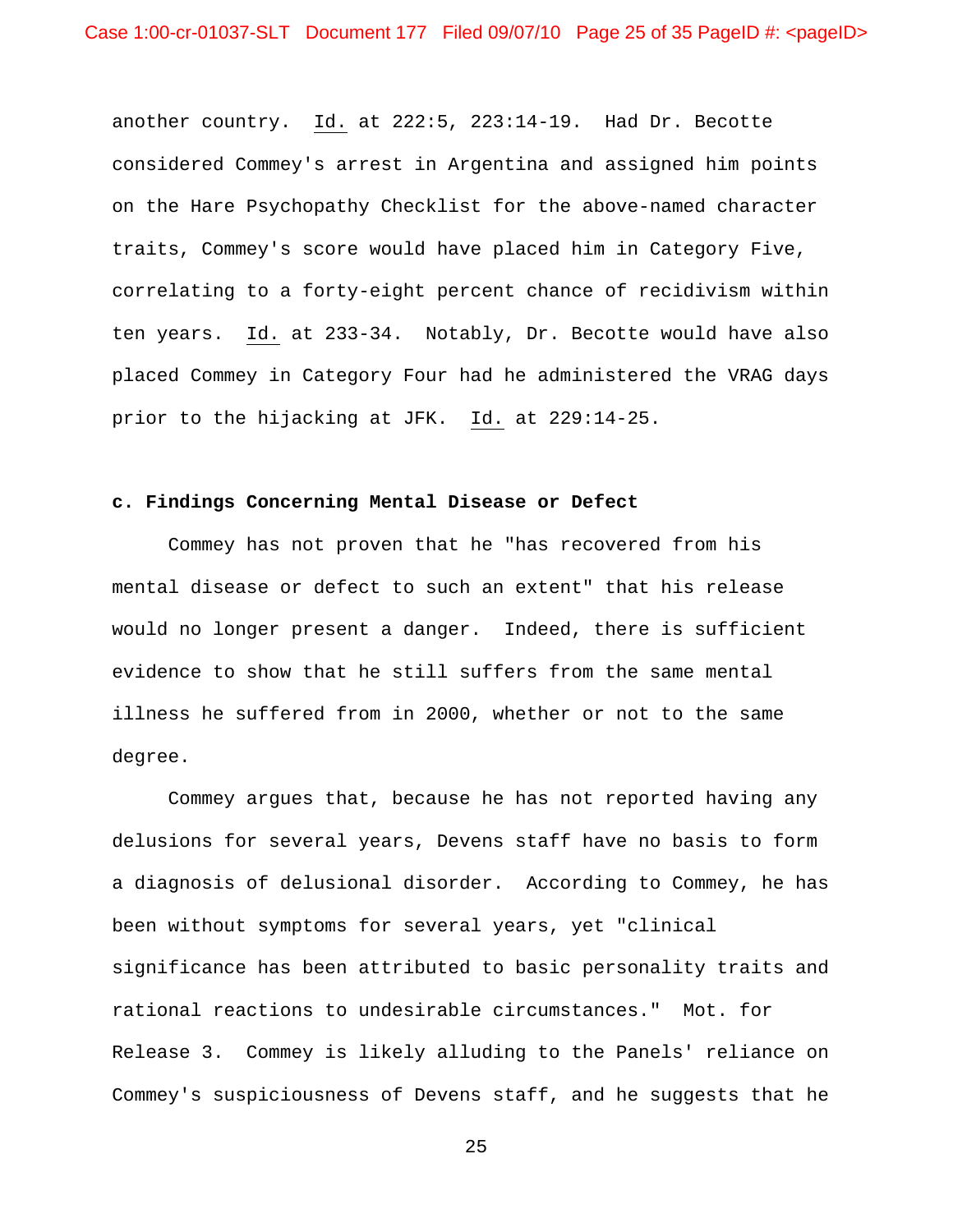has a reasonable basis for his suspicions. Specifically, Commey states: "[I was] very open and not at all defensive in [my] dealings with staff for several years and only after certain events did [my] presentation toward certain staff members change." Id. He goes on to state that he has "observed things to cause [him] concern about the motivations of certain individuals" but did not receive "legitimate explanations" for "this behavior." Id. at 4-5. Commey does not explain which events, things or behavior he is referring to but does state: "The acquittee has been described as guarded and evasive during what have been termed psychological interviews but are conducted in a manner more akin to police interrogations." Id. at 3. He also cites Dr. Channell's alleged failure to provide all the records he subpoenaed and Dr. Channell's alleged lies about supplying the complete record as support for his theory about a staff conspiracy. Id. at 5.

 Commey also attempts to shift the burden of proof to the government. Cf. id. at 4 ("It has not however been revealed how it can be determined that [Commey] will represent a danger or how it would be determined that such an individual will remain stable and non[-]dangerous on the street."); Reply Br. 4 ("What the government does not and cannot even begin to attempt to provide is one shred of evidence that the acquittee is dangerous as a result of this phantom delusional disorder they claim he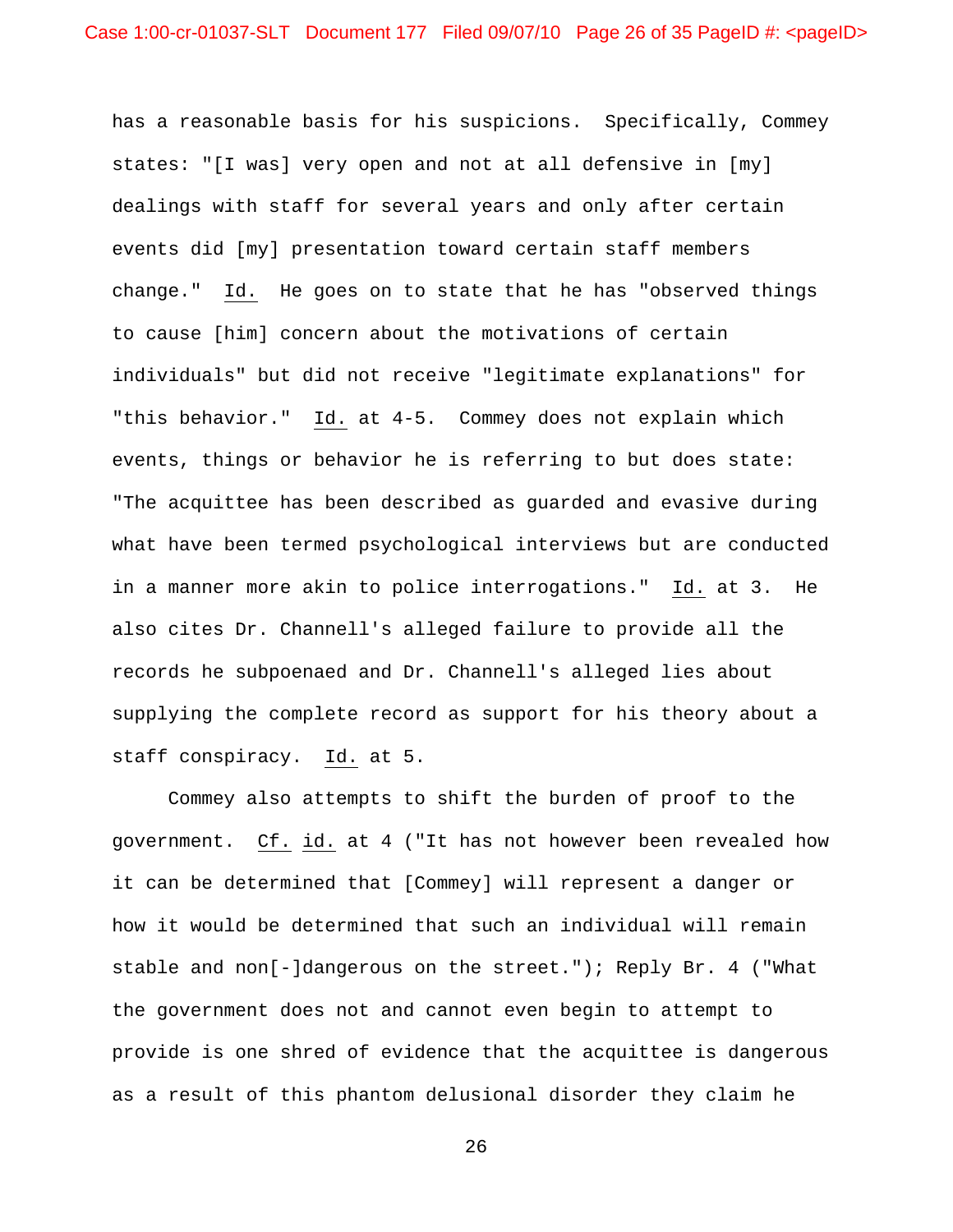now suffers from. The government has no way of countering the clear and conclusive evidence of the acquittee[']s nondangerousness namely his presentation over the years."). But the burden, of course, rests with Commey, and he has not met it on the question of recovery. $11$ 

Dr. Channell's hearing testimony, supported by all of the Panel Reports except the 2005 Report, establishes that Commey has likely not recovered from delusional disorder even though he stopped reporting occurrences of delusions to Devens staff some time ago. Commey has undergone fourteen evaluations since 2000, which, as Dr. Channell indicated, form a "clear and wellestablished history that Mr. Commey does in fact suffer from a psychotic disorder." Id. at 25:15-20. Commey's conduct while at Devens – e.g., his suspiciousness, lack of insight, argumentativeness, perseveration, secretiveness and narcissism – form a large part of the basis of this conclusion, as does his current delusion about a staff conspiracy at Devens.

Commey makes much of the problem of diagnosis in the absence of reported symptoms. He apparently believes, erroneously, that as long as he does not report any new delusions, the diagnosis will no longer be valid. But one of

 $\overline{a}$ 

 $^{11}$  Under the plain language of 18 U.S.C. § 4243(f), a patient need not show that he has recovered fully from a mental disease or defect, just that he has recovered "to such an extent that" his conditional release would no longer create a substantial risk to the community.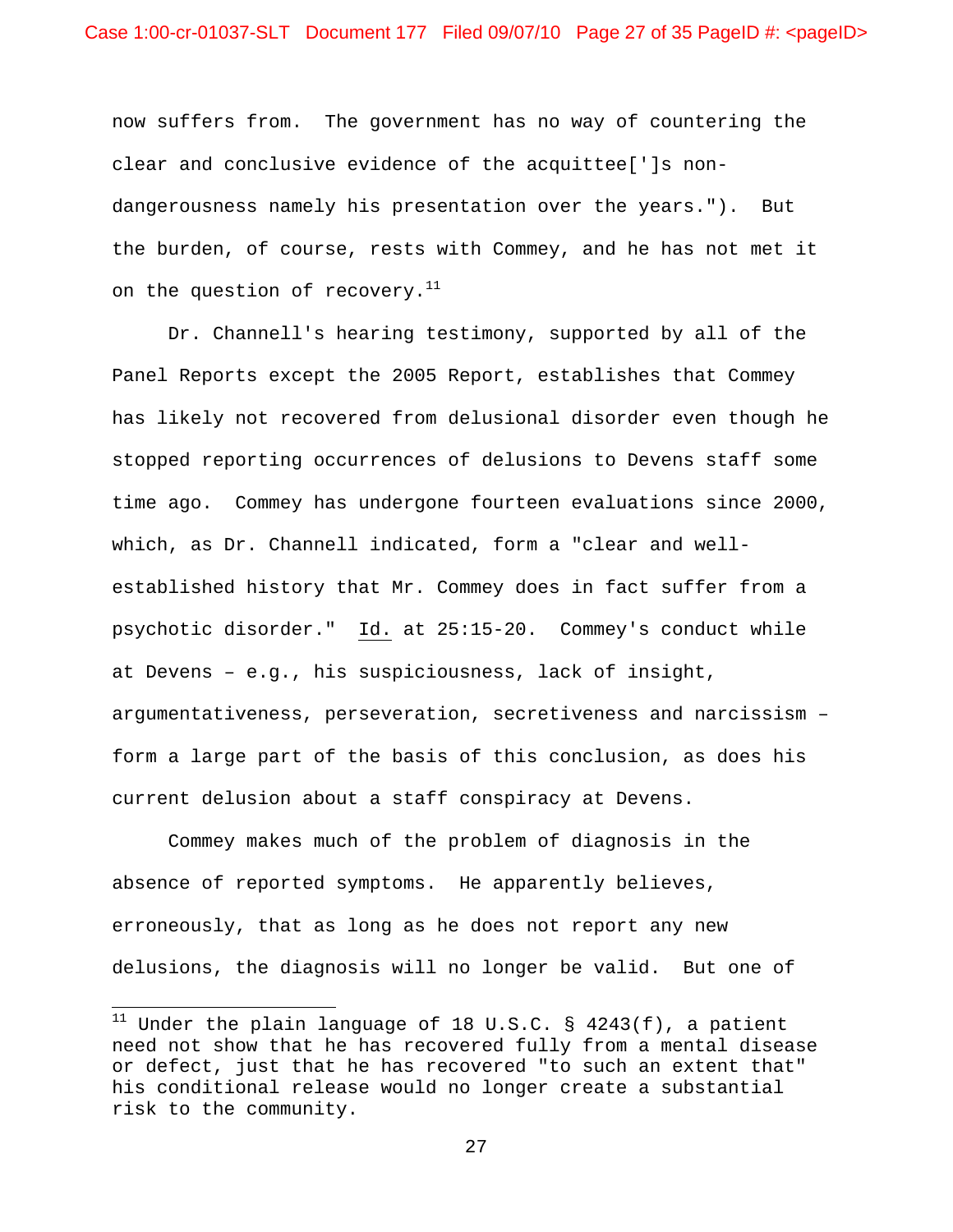the reasons a conclusive diagnosis based on present conditions cannot be made is Commey's aversion to participating in any program related to treatment, including therapy, testing and medication. Indeed, his justifications for refusing to participate in these programs – a Devens staff conspiracy, for example – only serve to support the diagnosis.

On the same record, but with less personal contact with Commey than Dr. Channell had, Dr. Becotte concluded that Commey's delusions had spontaneously remitted. Dr. Becotte explained that the conduct which Dr. Channell cited as symptomatic of an ongoing delusional disorder were attributable to character flaws and would not be improved with medication. But even without resolving the question of whether therapy is effective without medication – on which Dr. Channell and Dr. Becotte differ – it is difficult to believe, based on the record, that Commey's delusions have remitted spontaneously without treatment. Indeed, Dr. Becotte himself indicated cognitive therapy as "the treatment of choice" for delusional disorder. Hr'g Tr. 190:11-12. Commey not only refuses medication – a reluctance many rational people may share – but any treatment whatsoever. Instead, Commey insists that he no longer suffers from delusions, that there is a conspiracy between members of the treatment team and the Panel and that the tests he is administered contain trick questions designed to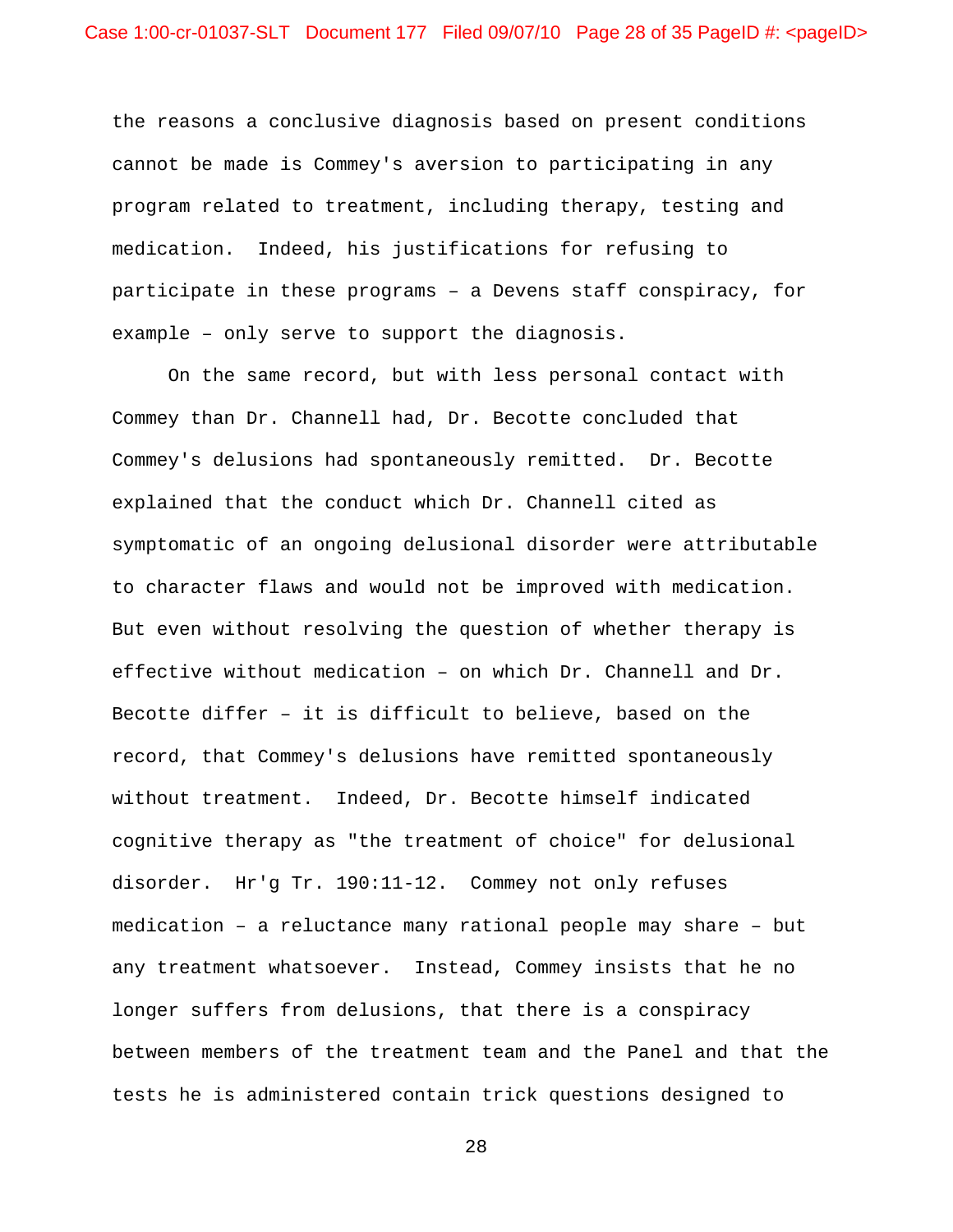provide support for his continued confinement. In light of Commey's consistent and unreasonable hostility to treatment, Dr. Becotte's opinion that Commey's mental illness has spontaneously remitted – based on just over two hours of contact with Commey in the last five years – is not persuasive.

## **d. Conclusions Regarding Dangerousness**

 $\overline{a}$ 

For many of the same reasons, $12$  Commey has not proven that he no longer presents "a substantial risk of bodily injury to another person or serious damage to property of another." According to Dr. Channell, Commey's current level of dangerousness is identical to that at the time of his commitment. Commey has not gained any insight into his illness and refuses treatment of any kind. This is especially troubling with regard to the attempted hijacking, about which Commey "continues to exhibit a remarkable lack of empathy, a lack of appreciation of the seriousness of his behavior, and [a continued belief] that others should have perceived his behavior as less dangerous than in fact it was." Hr'g Tr. 26-27. Although Dr. Becotte testified that Commey's delusions had remitted some time ago, he conceded that, had he administered

 $12$  Admittedly, the issue of Commey's potential dangerousness is inclusive of the issue of his recovery since he is required to prove only that he has recovered to the point that he no longer presents a risk.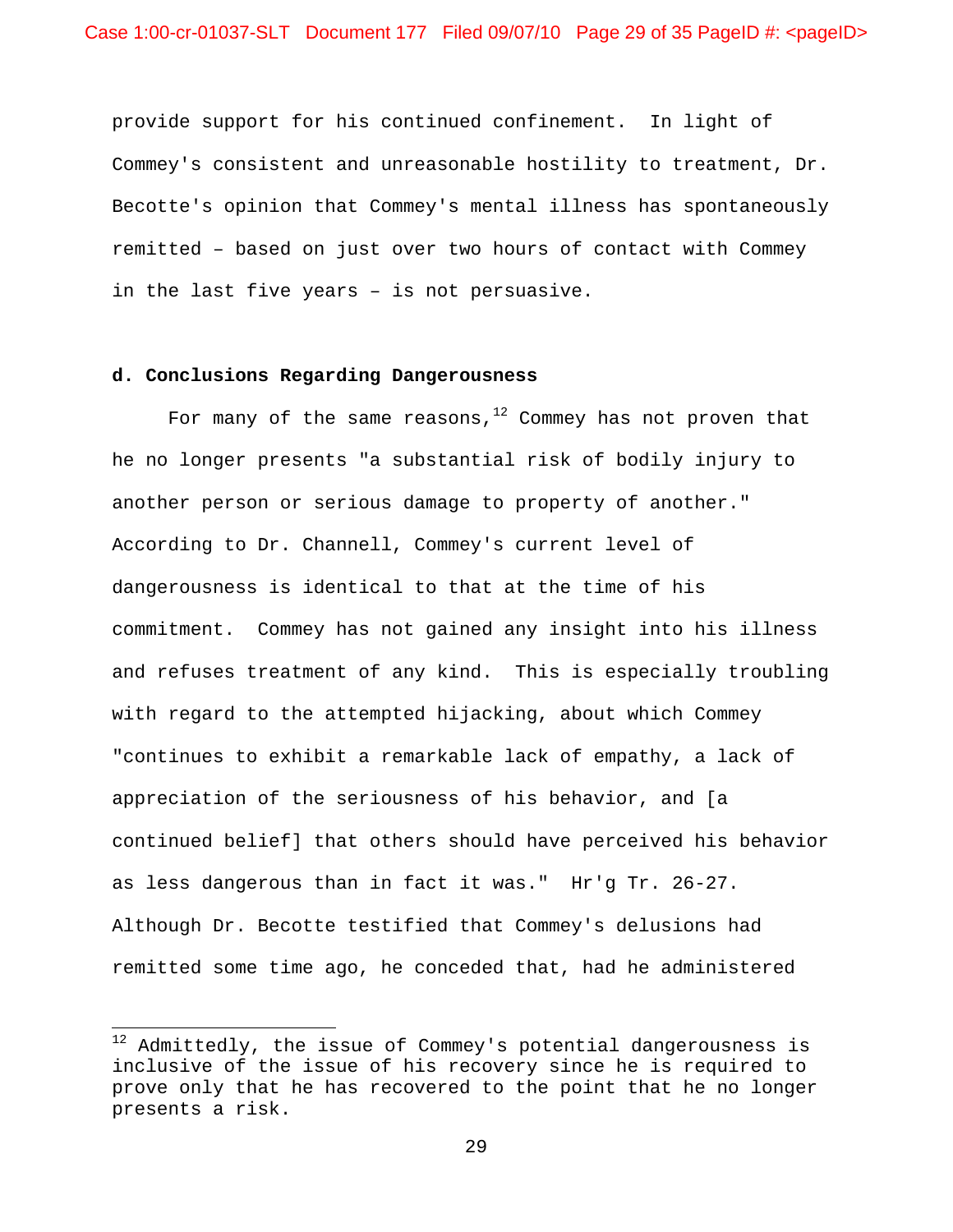the VRAG to Commey two days before the attempted hijacking in 2000, Commey would have received exactly the same score he did in 2009. See supra p. 25. And, as discussed above, see supra pp. 24-25, Dr. Becotte's scoring of the VRAG in 2009 could easily have been higher, placing the probability of violent recidivism at forty-eight percent within the next ten years.

Attempts at mitigating the danger Commey's release would pose are similarly belied by Commey's reluctance to undergo treatment. Dr. Becotte recommended weekly mental health counseling upon Commey's release. An experienced mental health counselor would be able to note if Commey had "some kind of dramatic decompensation." Id. at 197:7-25. However, Commey continues to debate whether he is mentally ill and refuses the same kind of counseling Dr. Becotte recommended. Commey has given no indication that he would be more willing to participate in treatment or care on conditional release than he has been while at Devens. Even when the Court offered Commey conditional release with electronic monitoring, he persisted in seeking unconditional release or conditional release only with medical, psychiatric or psychological treatment. Although not refusing the Court's offer outright, Commey only embraced electronic monitoring as a third option. In sum, Commey presents the same or close to the same risk he did when he was placed at Devens, he refuses treatment and he continues to insist that his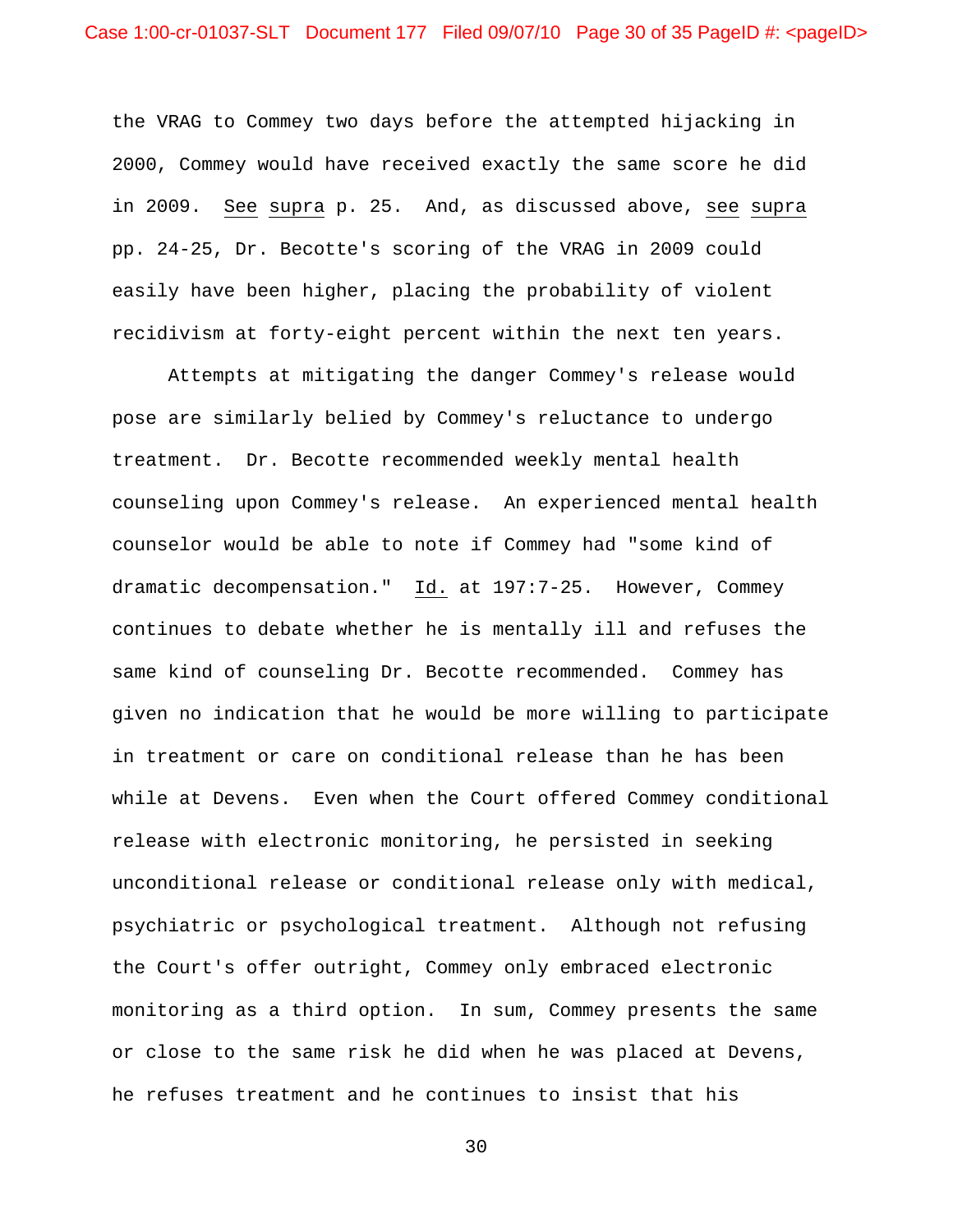delusional disorder has spontaneously remitted while professing a belief about a staff conspiracy at Devens.

**(2)** 

#### **Remaining Motions**

#### **a. Motion to Vacate**

 Commey next moves to vacate the order of commitment because of unnecessary delay. He points out that he filed his initial motion for a hearing under 18 U.S.C. § 4247(h) on August 25, 2006, but did not receive a hearing until September 14, 2009. Commey urges the application of, variously, pre-indictment delay standards, the Speedy Trial standard and the parole revocation standard. The government argues that § 4243 "provides no time period within which a [c]ourt must conduct a hearing after receiving an application . . . for a hearing pursuant to 18 U.S.C. § 4247(h)."

 The three standards Commey proposes are inapplicable to Commey's motion. The government is correct that § 4243 provides no time period within which a hearing must be conducted. Moreover, Commey based his 2006 motion on the 2005 Report, which recommended his release, but did not file the motion until after the 2006 Report – recommending his continued commitment – was issued. See Levitt Affirmation 1-2, Aug. 25, 2006, ECF No. 128; Gov't's Ex. 5. In the interim between the 2006 motion and the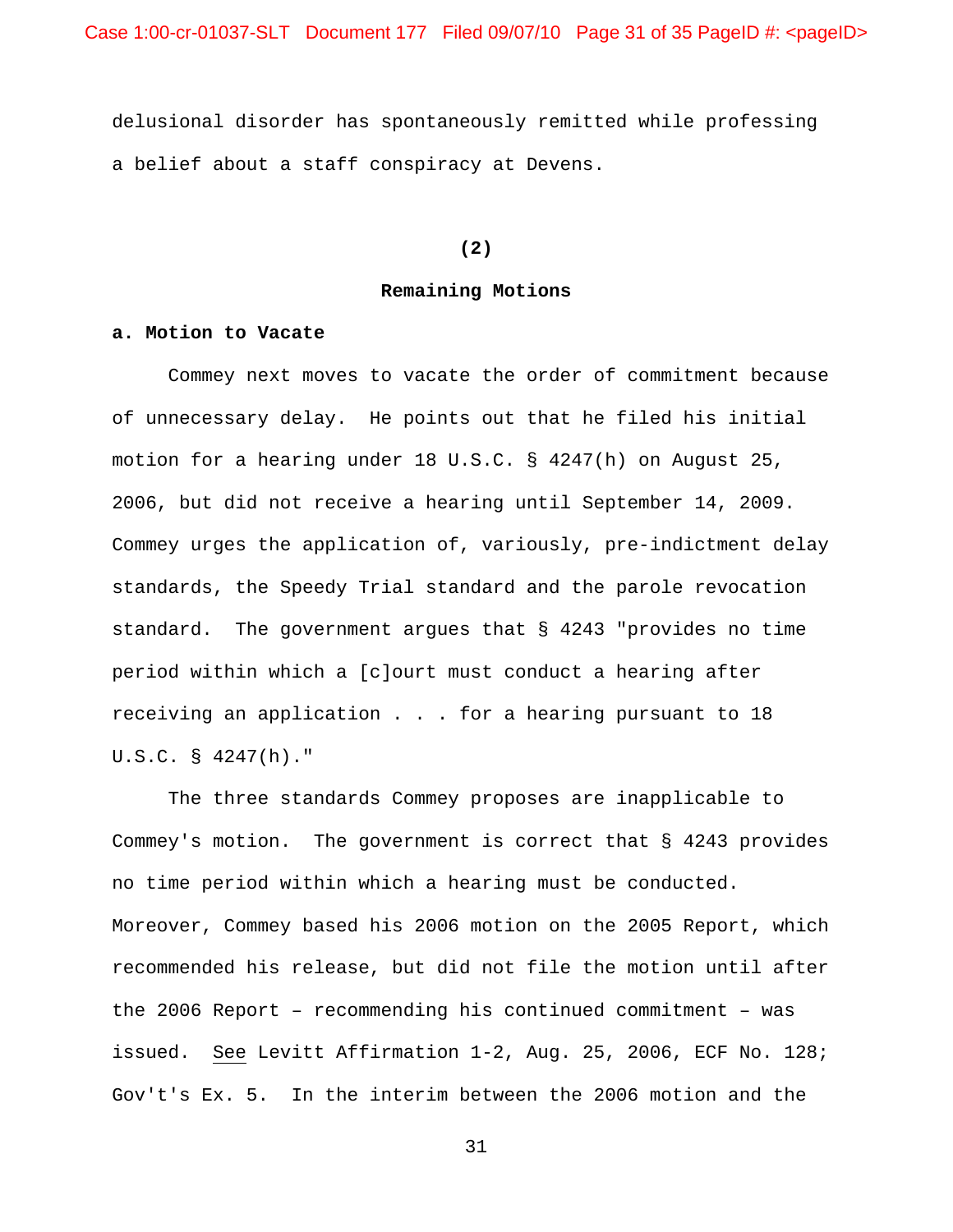hearing in 2009, three more Panel Reports were issued, all of them disagreeing with the 2005 Report's conclusion. Therefore, Commey cannot demonstrate that he was prejudiced by any delay since he did not file his motion for a hearing until after the 2006 Report.

# **b. Motion to Exclude Expert Testimony and Evidence and to Find Witness in Contempt**

 Commey's final motion concerns the evidence the government presented at the hearing. In this motion, Commey first seeks to exclude Dr. Channell's testimony and the 2006 through 2009 Panel Reports, which were admitted into evidence as Government's Exhibits 2 through 5, because they fail to meet the reliability requirements of Rule 702 of the Federal Rules of Evidence and Daubert v. Merrell Dow Pharmaceuticals, Inc., 509 U.S. 579 (1993). Additionally, Commey argues that Dr. Channell's testimony should be excluded because he testified inconsistently and made materially false statements. Second, Commey asks that Dr. Channell be found in contempt for giving "materially false testimony that was specifically calculated to impede and obstruct the court in the determination of the issue before it," and for "intentionally and willfully fail[ing] to comply with the subpoena to produce certain records." Mot. to Exclude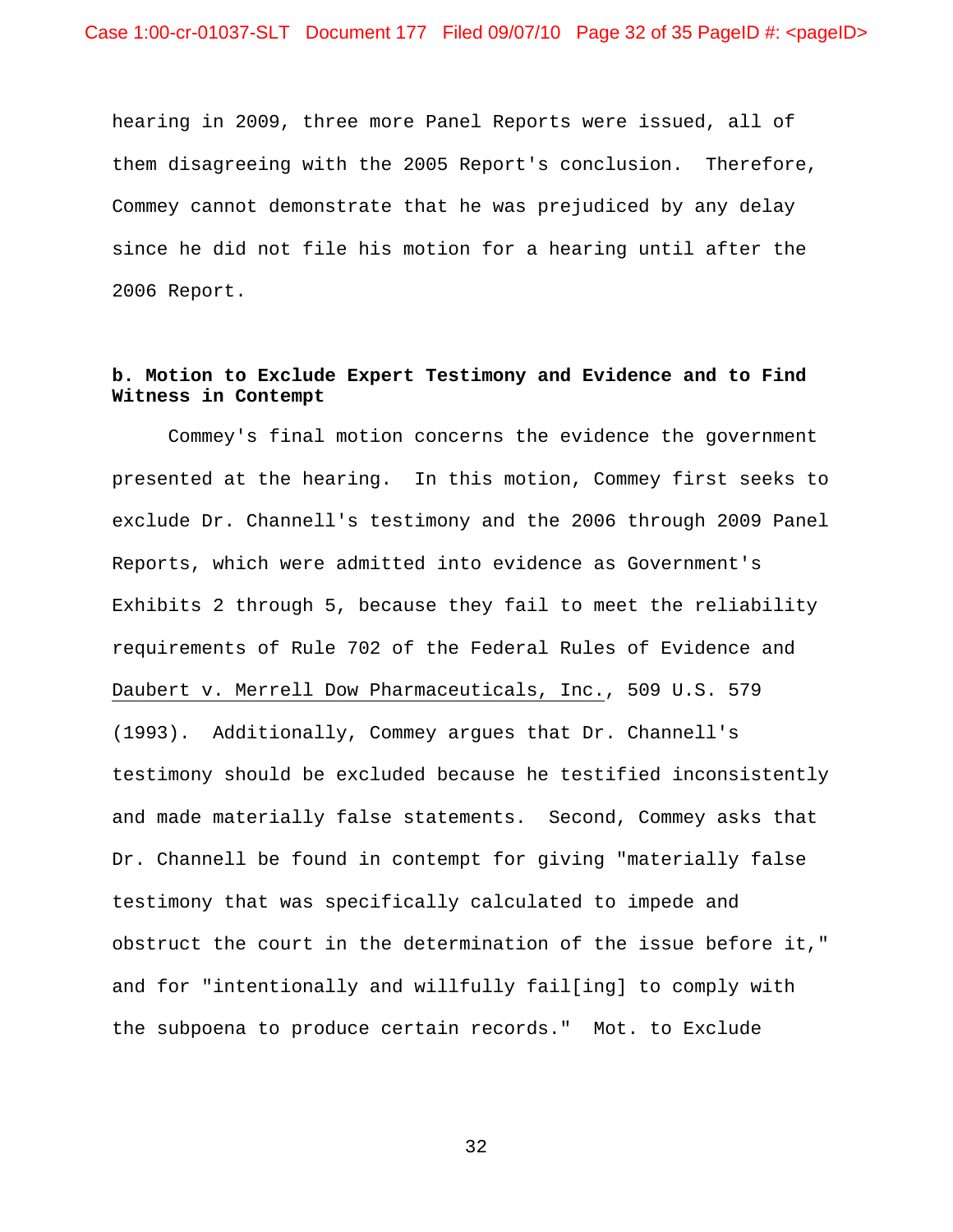Expert Testimony and Evidence and Find Witness in Contempt ("Mot. to Exclude") 11.

 As an initial matter, Exhibits 3 through 5 – the 2006, 2007 and 2008 Reports – were admitted as historical records and are, thus, not subject to analysis under Daubert or Rule 702. Hr'g Tr. 24:11-16. Next, the Federal Rules of Evidence do not apply in hearings such as Commey's. See Fed. R. Evid. 1101(d)(3) ("The rules (other than with respect to privileges) do not apply in . . . [p]roceedings for extradition or rendition; preliminary examinations in criminal cases; sentencing, or granting or revoking probation; issuance of warrants for arrest, criminal summonses, and search warrants; and proceedings with respect to release on bail or otherwise."). Therefore, Commey's argument regarding Rule 702 is unavailing, as is his argument regarding Daubert since the Daubert rule is an interpretation of Rule 702. See Amorgianos v. Nat'l R.R. Passenger Corp., 303 F.3d 256, 265 (2d Cir. 2002).

 But even under Daubert, Dr. Channell's testimony was reliable. According to Daubert, Rule 702 requires trial judges to ensure that "an expert's testimony both rests on a reliable foundation and is relevant to the task at hand." Daubert, 509 U.S. at 597. The reliability inquiry is "a flexible one," id. at 594, and focuses "solely on principles and methodology," id. at 595.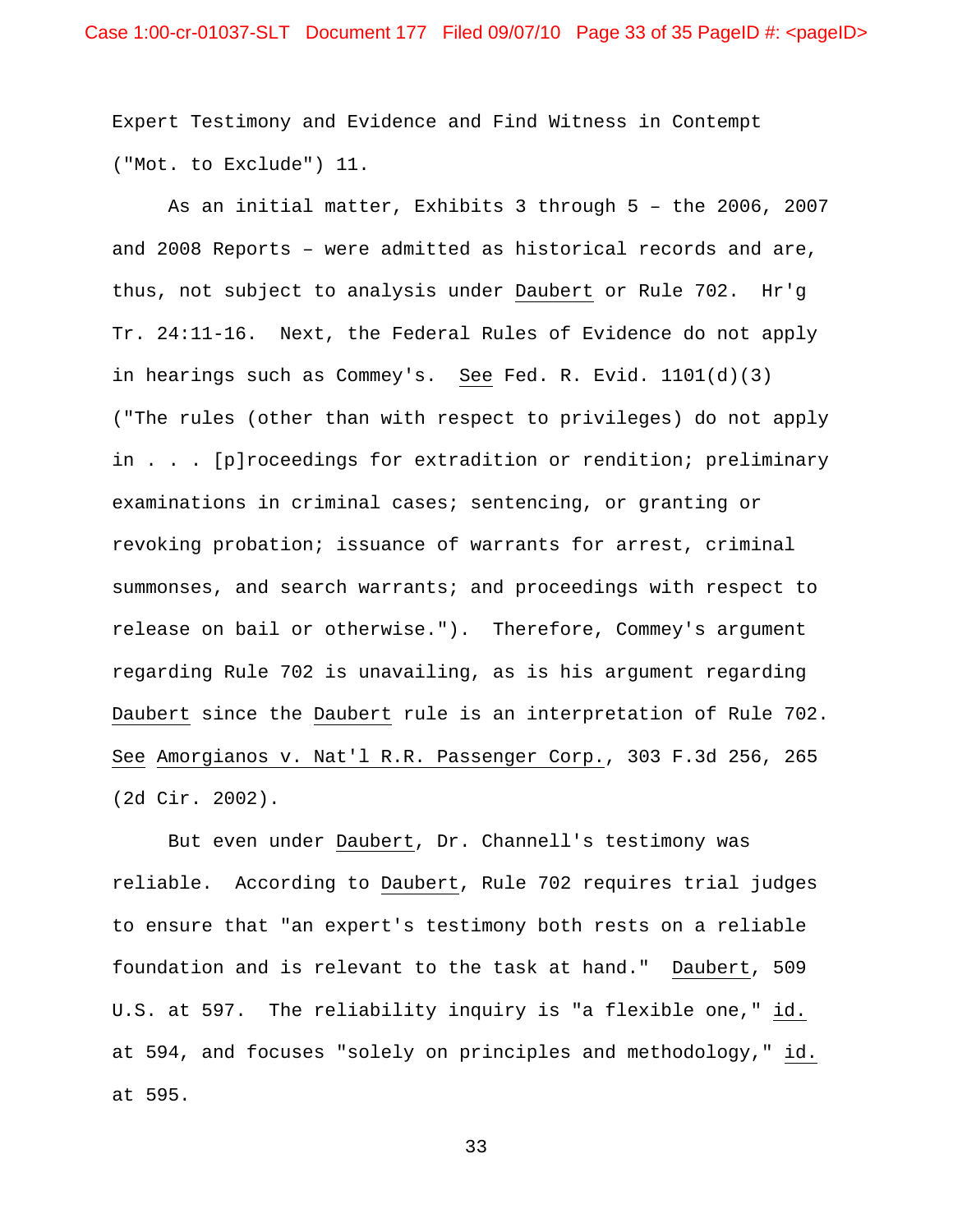Dr. Channell holds a doctorate degree in psychology and is board certified in forensic psychology. He has been on staff as a psychologist for the Bureau of Prisons since 1999. He testified at length about the reasoning behind his and the Panel's conclusions, citing instances from the record and from his own experience with Commey, whom he has known since 2006. Thus, Dr. Channell's testimony "both rests on a reliable foundation and is relevant to the task at hand." This is equally true of the 2009 Report, which Dr. Channell authored and which set forth the basis for the Panel's recommendation at length.

Commey makes much of Dr. Channell's apparent inconsistency concerning his awareness of Commey's delusions. See Mot. to Exclude 6. At one point in the hearing, Dr. Channell stated that he was not aware of the specific content of Commey's delusions, but, at another point, he testified that it was impossible to know whether Commey suffered from delusions because he refuses to participate in treatment. See supra note 3. Commey suggests that Dr. Channell's uncertainty indicates that he had no basis to testify about Commey's mental illness. Commey distorts Dr. Channell's testimony, the main thrust of which was that Commey probably still suffers from delusional disorder based on his outward symptoms, but that it is impossible to determine whether he still experiences delusions –